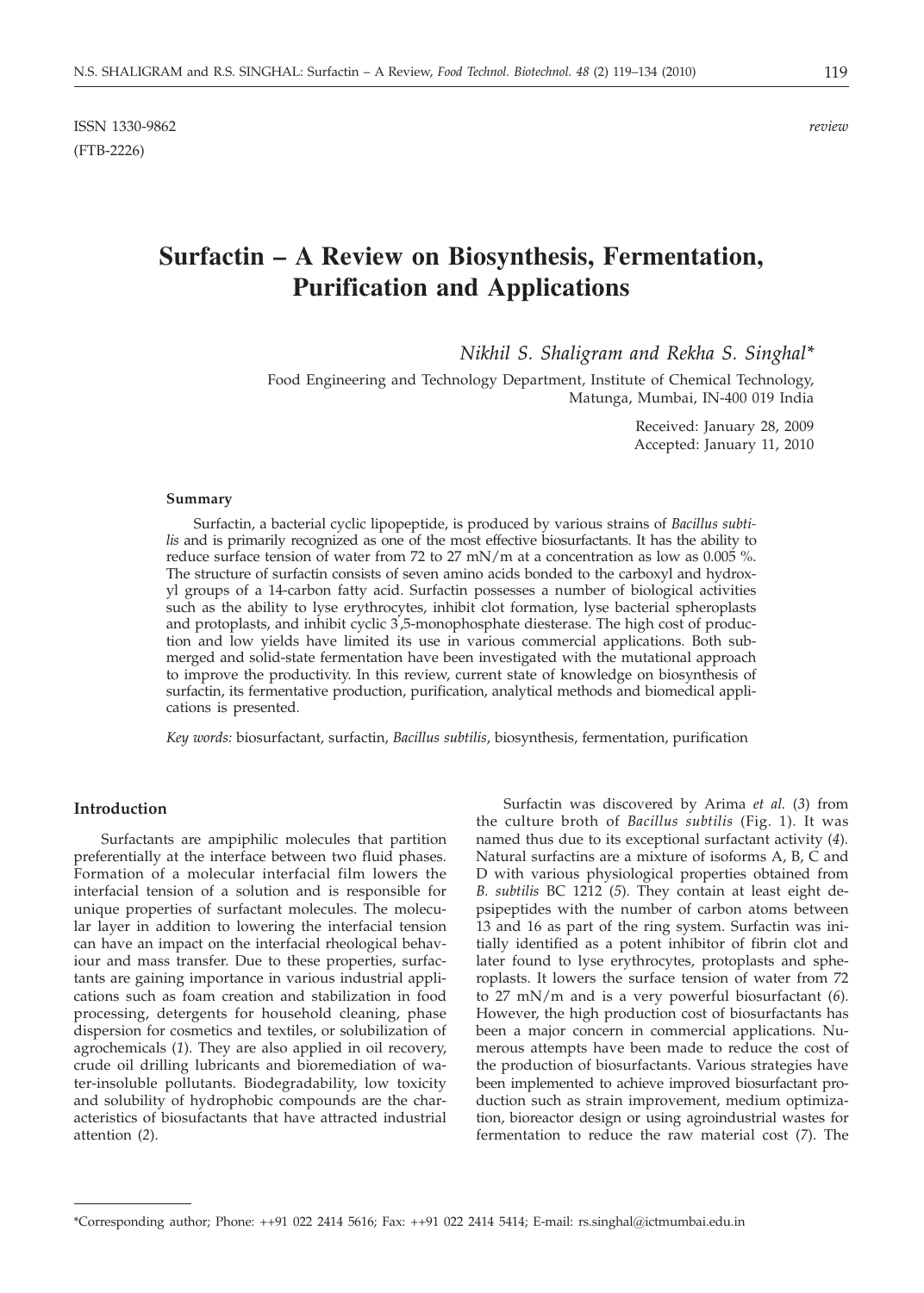a) D-Leu-∙ ī.-Leu нċ Ð L-Val  $\rm{CH}_2$ n-Leu  $c = o$ - L-Glu t -Leu CH3 surfactin A  $R =$  -  $(CH_2)$ ? ĊН ċн3 CH3 surfactin  $B$   $R =$   $-(CH<sub>2</sub>)<sub>8</sub>$ . ċн ċн, CH<sub>3</sub>  $-CH<sub>2</sub>)<sub>9</sub>$ ŻН surfactin  $C$  R=-ĊН3 CH3 surfactin D R=-(CH2)10 ċн ċн, b) L-Leu L-Asp  $D$ -Leu  $HC(CH<sub>2</sub>)$ و ĊН L-Val  $\rm \dot{CH_{2}}$ ĊH3 n-Leu L-Glu Ċ=

**Fig. 1.** Structure of: a) surfactin A, B, C, D, and b) lipohexapeptide

surfactant industry exceeds US\$ 9 million per year. Although most of them are of petrochemical origin, biosurfactants are gaining importance and need to compete with chemical surfactants with respect to cost, functionality and production capacity to meet the demand. For high-priced products such as cosmetics and medicine, the application of a biosurfactant as a low-volume, high- -priced component is acceptable. However, for applications such as oil recovery where high-volume and low- -cost surfactants are needed, the high production cost is not justified.

Environmental compatibility is becoming increasingly important in industrial processes with respect to the selection of chemicals. The advantage of biosurfactants over synthetic surfactants has attracted attention for its production on commercial scale. This review provides a general overview with respect to biosynthesis, fermentative production, purification, analytical methods and applications of surfactin.

### **Biosynthesis**

A large number of bioactive oligopeptides are produced by bacteria and fungi through a unique nonribosomal mechanism. Large modular enzymes referred to

as nonribosomal peptide synthetases catalyze the biosynthesis of these low molecular mass peptides. All these multimodular enzymatic assemblies carry out acyl chain initiation, elongation and chain termination, catalyzed by the protein molecules. Studies on the biosynthesis of surfactin began with the work of Kluge *et al.* (*8*), who proposed a nonribosomal mechanism catalyzed by multienzymatic thiotemplates constituting the surfactin synthetase. The surfactin synthetase complex consists of four enzymatic subunits. Three of these are enzymes SrfA (E1A, 402 kDa), SrfB (E1B, 401 kDa), SrfC (E2, 144 kDa) and the fourth is SrfD (E3, 40 kDa), which plays an important role in the surfactin initiation reaction (*9*).

Each module of the peptide synthetase consists of different domains and is responsible for the incorporation and modification of one specific amino acid into the peptide and module having co-linear sequence with the sequence of the peptide product. The surfactin synthetase complex is coded by the inducible operon named *srfA* (25 kb), which is also responsible for sporulation and competence development (*10*).

The module comprises three domains: (*i*) from the cognate amino acid and adenosine triphosphate (ATP), the adenylation domain catalyzes the formation of an aminoacyl adenosine and releases pyrophosphate, (*ii*) covalent bonding of the activated amino acid to 4'-phosphopantetheinyl prosthetic group present on the peptidyl carrier protein (PCP) *via* a thioester linkage, and (*iii*) condensation domain catalyzes the direct condensation of the thioesterified intermediate in a growing chain. Chain elongation chemistry in each module is different (*11*). In nonribosomal peptide synthetase (NRPS) assembly lines are positioned both in upstream and downstream direction by C-N amide bond formation. After completion of the synthesis of entire acyl chain, the chain is disconnected from the thioester by a C-terminal thioesterase (TE) domain. The chain-terminating TE domains are 25–30 kDa protein moieties first seen in fatty acid biosynthesis. Some of the TE domains are hydrolases, *e.g.* vancomycin or daunomycin and some carry out regio- and stereo-specific reactions, *e.g.* erythromycin, while intramolecular cyclization is the most striking feature of the TE domains of SrfA-C. The acyl-O-TE intermediate does not undergo hydrolysis but is instead directed to intramolecular capture by a nucleophilic group in the acyl chain. The genetically excised TE domain from the C-terminus of the surfactin synthetase SrfA-C subunit (SrfTE) catalyzes a stereo- and regio-specific macrolactonization by the addition of hydroxyl oxygen of a 3-(*R*)-3-hydroxyacyl heptapeptidyl thioester onto the Leu7 carbonyl to produce the microlactone characteristic of the biosurfactant (*12*).

For catalytic activity, the PCP domain of the peptide synthetases has to be converted from apo- to holo-forms by specific phosphopantetheinyl transferases. These enzymes transfer the 4'-phosphopantetheinyl moiety of coenzyme A (CoA) to the side chain hydroxyl of invariant serine residue in all PCP domains. The production of surfactin from *B. subtilis* depends on the phosphopantetheinyl transferase Sfp, which converts the inactive apo-forms of the seven PCP domains to their active holo-forms. Interaction between CoA and Sfp is somewhat specific as several residues of Sfp that are involved in the interaction with CoA are not conserved in other phosphopantetheinyl transferases (*11*).



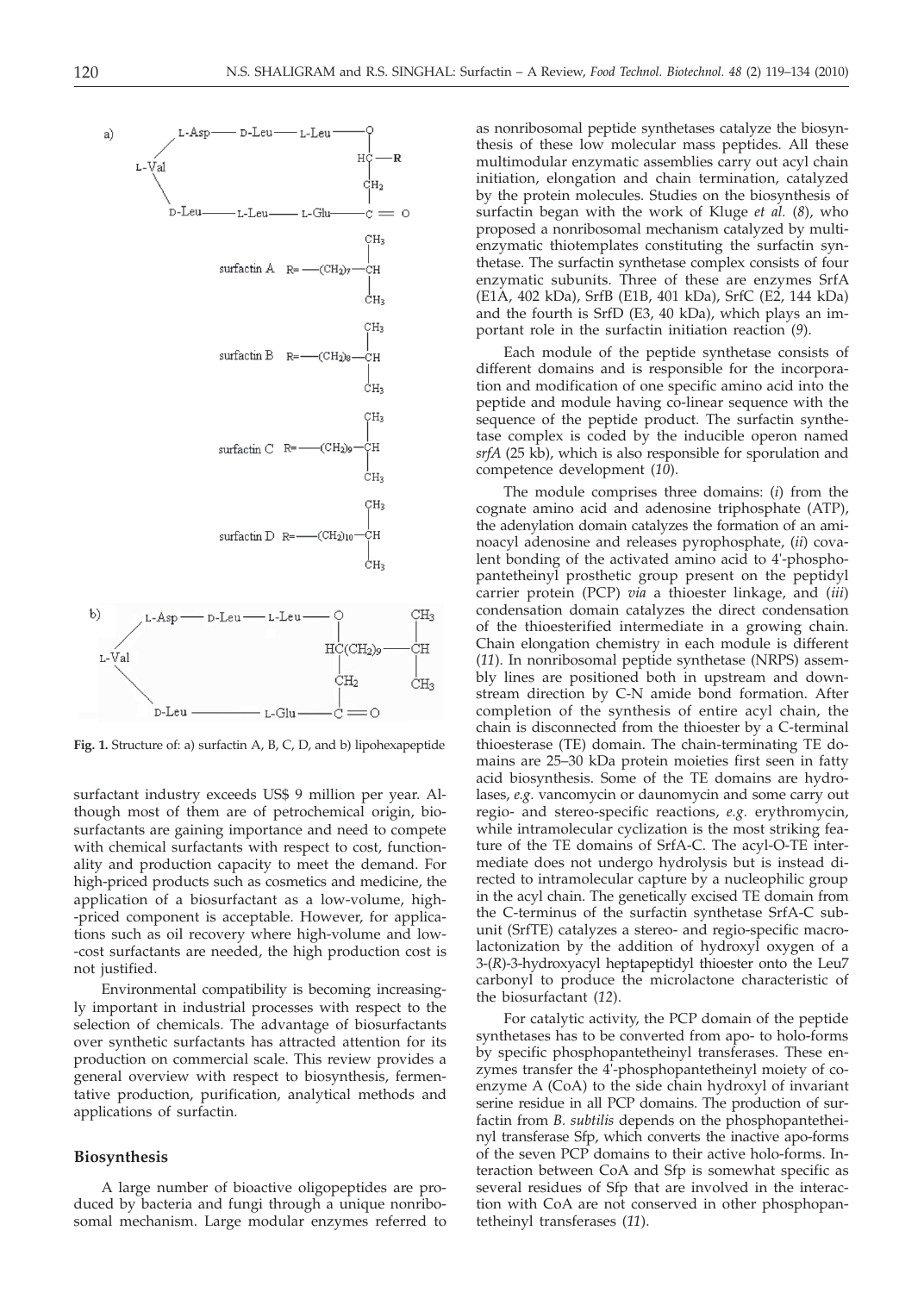4'-Phosphopantethein (Ppant) is an essential prosthetic group of several acyl carrier proteins involved in the secondary metabolism. Ppant carries out two important reactions; first the intermediates remain tethered to the multifunctional enzyme templates through energy-rich linkage, and second, the flexibility and the length of Ppant (about 20 Å) assists the transport of the intermediates to the distinct reaction centres. Ppant moiety is post-translationally transferred onto a serine side chain. This reaction is  $Mg^{2+}$ -dependent and catalyzed by 4'--phosphopantethein transferases (PPTases) (*13,14*).

PPTases are classified into three groups according to their substrate and sequence homologies: (*i*) acyl carrier proteins (ACPs) of *E. coli*, found in almost all organisms. They carry out the modification of fatty acid ACP, (*ii*) Sfp of *B. subtilis* is the prototype PPTase of the second group, having the length of 240 amino acids mostly found in the gene cluster of nonribosomal peptide synthesis. Sfp exhibits broad substrate specificity, and (*iii*) the third group of PPtases is found as the C-terminal domain of FAS2 (*S. cerevisiae*) (*15*).

## **Fermentative Production**

Commercialization of any biotechnological product depends on its bioprocess economics. Although a large number of biosurfactant producers have been reported in the literature, the product enhancement has been restricted to a few organisms such as *Bacillius*, *Pseudomonas* and *Candida* (*16*). Both submerged (SMF) and solid- -state fermentation (SSF) have been tried for surfactin production.

## *Surfactin production by submerged fermentation*

Biosurfactants produced by microorganisms like *Pseudomonas*, *Bacillus*, *Candida* and *Torulopsis* can be categorized into five groups: glycolipids, lipopeptides, phospholipids, fatty acids and polymeric biosurfactants. Surfactin is a lipopeptide produced by *Bacillus*. Several approaches have been tried to improve surfactin yield both at flask level and fermentor level by changing environmental parameters, optimizing medium components or trace elements. Table 1 (*3,17–22*) summarizes the productivity of surfactin in various media.

|  |  |  |  |  | Table 1. Productivity of surfactin in various media |  |  |  |
|--|--|--|--|--|-----------------------------------------------------|--|--|--|
|--|--|--|--|--|-----------------------------------------------------|--|--|--|

### *Addition of solid carriers*

A novel method was reported for the production of surfactin by Yeh *et al.* (*2*). Solid carriers such as activated carbon (AC), agar and expanded clay were added to the fermentation broth that used *B. subtilis* ATCC 21332 for the production of surfactin. The addition of activated carbon (133  $g/L$ ) and expanded clay (133  $g/L$ ) produced 2150 and 3300 mg/L of surfactin, respectively, while agar (20 %, by volume) produced 140 mg/L of surfactin. AC and expanded clay were beneficial compared to agar, as it dissolved in the medium after prolonged incubation, which is not suitable in practical surfactin fermentation. Expanded clay had a limitation of being very fragile, which generated small fragments after prolonged shaking. This caused difficulties in solid-liquid separation, which ultimately reduced the efficiency of isolation and purification of the surfactant. The most efficient solid carrier was found to be AC due to its good physical strength. The optimized concentration of the same was 25 g/L, above which it decreased the surfactin production. In order to investigate the relationship between the enhanced production of surfactin and the addition of AC carriers, the time course profiles of cell growth and surfactin production were studied with and without AC carriers. Higher cell growth rate with maximum final cell concentration suggested that AC facilitated the growth of cells, and thereby the production of surfactin. This could be due to AC supporting the growth of cells and consequently increasing the surfactin production.

#### *Aqueous two-phase fermentor*

Concentration of the product in diluted solutions, low yields and product inhibition are the major obstacles observed in the production of biosurfactant. Drouin and Cooper (*19*) reported about the production of surfactin in aqueous two-phase fermentor. An aqueous two-phase system of polyethylene glycol (PEG-8) and dextran (D-40) was used to partition the surfactant and surfactant-producing organism in a 2-litre cyclone fermentor. The microorganism used was *B. subtilis* ATCC 21332 and the medium contained 5 g/L of glucose, 0.07 M phosphate buffer (pH=6.7) and other salts in minor quantities. Here the partitioning of cells and surfactin was determined by surface tension method. It was observed that the cells

| Strain                                       | Medium           | Type of fermentation   | $\gamma$ (surfactin)/(mg/L) | Reference |
|----------------------------------------------|------------------|------------------------|-----------------------------|-----------|
| B. subtilis ATCC 21332                       | semisynthetic    | <b>SMF</b>             | 100                         | (3)       |
| B. subtilis ATCC 21332                       | synthetic        | <b>SMF</b>             | 250                         | (17)      |
| B. subtilis ATCC 21332                       | synthetic        | <b>SMF</b>             | $800$ (in foam)             | (17)      |
| B. subtilis ATCC 21332                       | meat hydrolysate | <b>SMF</b>             | 160                         | (18)      |
| B. subtilis ATCC 21332                       | synthetic        | SMF, aqueous two phase | 350                         | (19)      |
| B. subtilis RB14                             | semisynthetic    | <b>SMF</b>             | 250                         | (20)      |
| B. subtilis RB14                             | okara            | <b>SSF</b>             | $200-250$ (mg/kg wet mass)  | (20)      |
| $B.$ subtilis MI113 (pC112)                  | semisynthetic    | <b>SMF</b>             | 350                         | (20)      |
| $B.$ subtilis MI113 (pC12)                   | okara            | <b>SSF</b>             | $2000$ (mg/kg wet mass)     | (20)      |
| B. subtilis ATCC 55033                       | semisynthetic    | <b>SMF</b>             | 3500-4300                   | (21)      |
| Suf-1, a mutant of<br>B. subtilis ATCC 21332 | synthetic        | <b>SMF</b>             | 550                         | (22)      |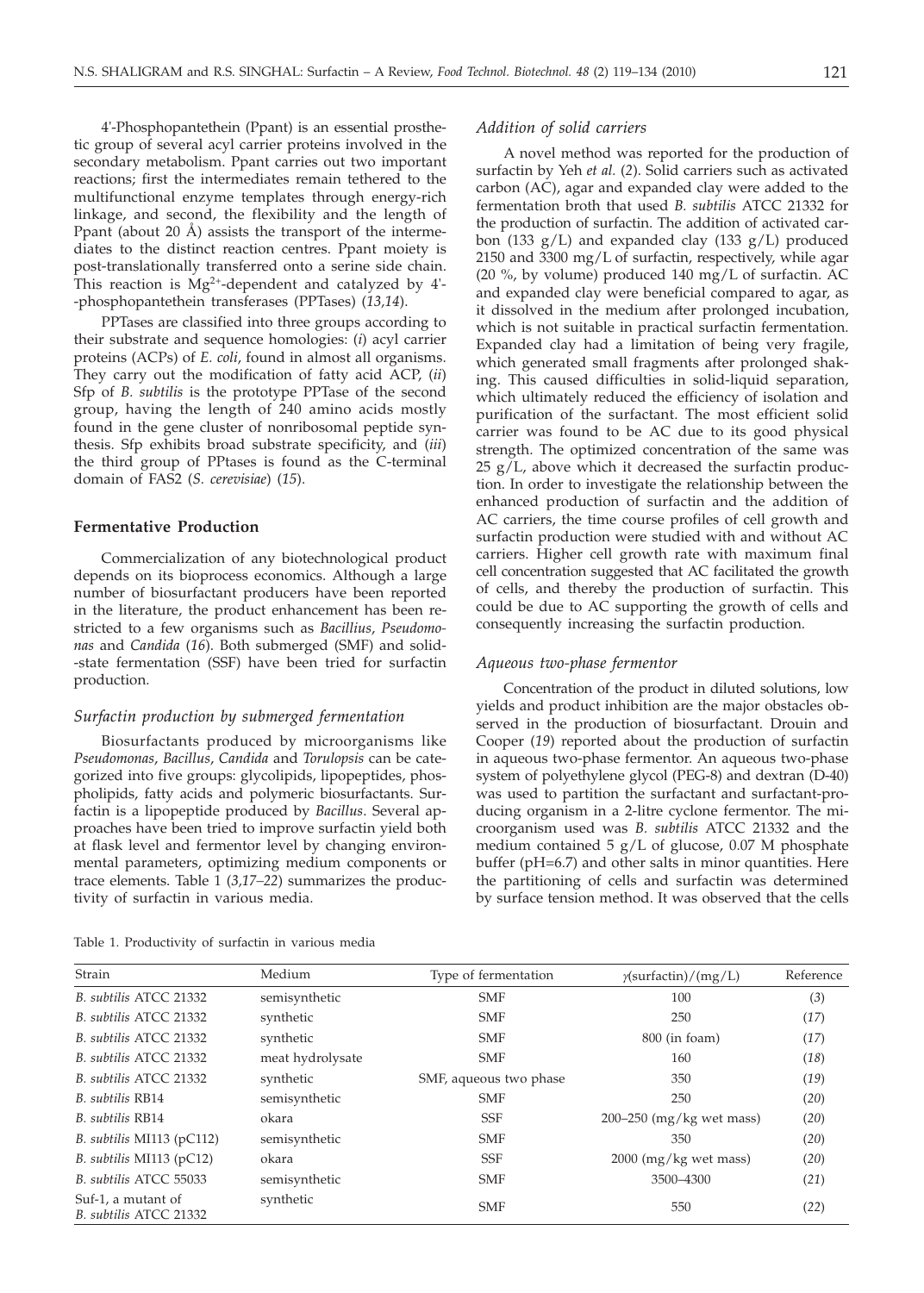accumulate in the lower dextran-rich phase and surfactin in the top phase. This was useful when setting up extractive bioconversion fermentation, as the cells were easily recycled to the fermentor. The polymers could be reused after the recovery of surfactin. It was also observed that surfactin caused an end product inhibition and resulted in lower yields. With the aqueous two- -phase system, the partitioning between the cells and surfactin lowered the contact of surfactant with the cells, and thus increased the production and minimized the end product inhibition. This method could be applied for continuous fermentation as well.

## *Airlift reactor*

Noah *et al.* (*23*) reported the use of potato process effluent for the continuous production of surfactin by *B. subtilis*. Potato process effluent consists of indigenous bacteria that outcompete the growth of *B. subtilis.* During batch operation in shake flasks, they observed surfactin to remain in the liquid, assisting *B. subtilis* in overtaking the indigenous bacteria. The batch culture was performed in an airlift reactor (3 L) with potato starch, where surfactin was stripped out into the foam and there was better transfer of  $O_2$  into the liquid phase, thus enabling *B. subtilis* to utilize the nutrients more effectively than the indigenous bacteria. The air flow rate was optimized for stripping of surfactin into the foam, and it was found that the air flow rate of 1.5 L/min increased the surfactin concentration in the foam from 1.8 to 3.5 g/L. At higher flow rates, *i.e.* 3 L/min, liquid entrainment occurred and therefore the surfactin concentration in the foam decreased. Continuous run with purified potato starch was studied to find the maximum dilution rate before washout occurred. In continuous operation in the airlift reactor, surfactin was stripped off into the foam; however, the addition of fresh media to the reactor favoured the growth of indigenous bacteria. For the first 25 h, the reactor was operated in batch mode for cell growth and initial surfactin production. The air flow was initiated at 4.5 mL/min, at which stage the contaminants appeared. The flow rate was increased to 11.5 mL/min to wash out the contaminants. Continuous run with potato process effluent resulted in poor quality of foam, and the indigenous bacteria outgrew *B. subtilis* in the reactor after 24 h. The authors proposed a large inoculum volume of *B. subtilis*, pH control and pressurized reactor to minimize the competition by indigenous bacteria.

Noah *et al.* (*24*) reported surfactin production using *B. subtilis* in a chemostat. Runs were performed in New Brunswick BioFlo 3000 (GMI Inc, New Brunswick, Canada) stirred tank reactor. Low solid potato effluents were obtained from two different southeast Idaho processing plants. The run was conducted for 72 h with the air supply of 0.5 vvm. Initial batches were taken at 250 rpm (pH=7.0) and without the baffle where the surfactin concentration reached 0.8 and 0.9 g/L at 30 and 72 h, respectively. Later, the batches were performed at 400 rpm with the baffle that produced 1.1 g/L of surfactin. The increase in oxygen mass transfer resulted in decreased production time from about 48 to 12–17 h (potato effluent from plant 1). Runs with potato effluent from plant 2

resulted in surfactin production of 0.6 g/L in 17–24 h (400 rpm and with the baffle in place).

## *Effect of nutrients*

The importance of glucose and its concentration in surfactin production was studied by Yeh *et al.* (*2*). *B. subtilis* ATCC 21332 was grown in a liquid medium containing 40 g/L of glucose, to which  $133$  g/L of AC carrier were added. A decline in surfactin concentration was observed after depletion of glucose, as the cells might have been utilizing surfactin as the carbon source for their growth. This indicated that the batch fermentation for surfactin must be terminated at an appropriate time in order to avoid the utilization of surfactin as a carbon source and also hinted that the supply of glucose is critical as it acts as a major carbon source. Higher glucose concentrations (50–60  $g/L$ ) led to the accumulation of glucose in the media causing low pH and a resultant decrease in surfactin production. This showed that pH regulation is important in surfactin production. An optimal pH for production was found to be between 6.3–6.7.

Study on diesel biodegradation was performed by Whang *et al*. (*25*). Two biosurfactants, surfactin and rhamnolipid, were evaluated. Surfactin (40 mg/L) was able to enhance biomass production and diesel biodegradation by more than double compared to the batch experiments without surfactin addition.

The nature of the growth-limiting nutrient is also important for the optimized production of many secondary metabolites. Davis *et al.* (*26*) reported the effect of carbon and nitrogen limitations on surfactin production by using a defined medium, under aerobic and oxygen-deficient conditions. The culture used was *B. subtilis* ATCC 21332 in a medium supplemented with glucose, ammonium nitrate and iron sulphate. Surfactin production was the highest in a defined medium with ammonium nitrate as nitrogen source. This was due to the utilization of nitrate, resulting in nitrate-limited growth. Nitrate utilization occurred in two cases, either under anaerobic growth conditions, or when the ammonium was depleted. Low surfactin yields resulted in cultures with no nitrate utilization and such cultures had low carbon content, or contained only ammonium but not nitrate. It was proposed that nitrate acts as a terminal electron acceptor under anaerobic conditions. Nitrate was utilized even though ammonium was present in the culture. During aerobic growth, ammonium ion was utilized preferably over nitrate. The study indicated that by implementing fed batch approach and providing ammonium during growth phase and nitrate in the feed, nitrate utilization can be prolonged and surfactin production increased.

Both Taguchi method and response surface methodology (RSM) have been implemented to optimize culture and environmental parameters, optimization of medium components and trace elements for the fermentative production of surfactin. Sen (*27*) optimized the medium components for surfactin production by RSM with *B. subtilis* DSM 3256. Carbon source (glucose), nitrogen source (ammonium nitrate) and mineral salts, *viz.* ferrous and manganous sulphate were found to be significant parameters. RSM showed glucose and ammonium nitrate to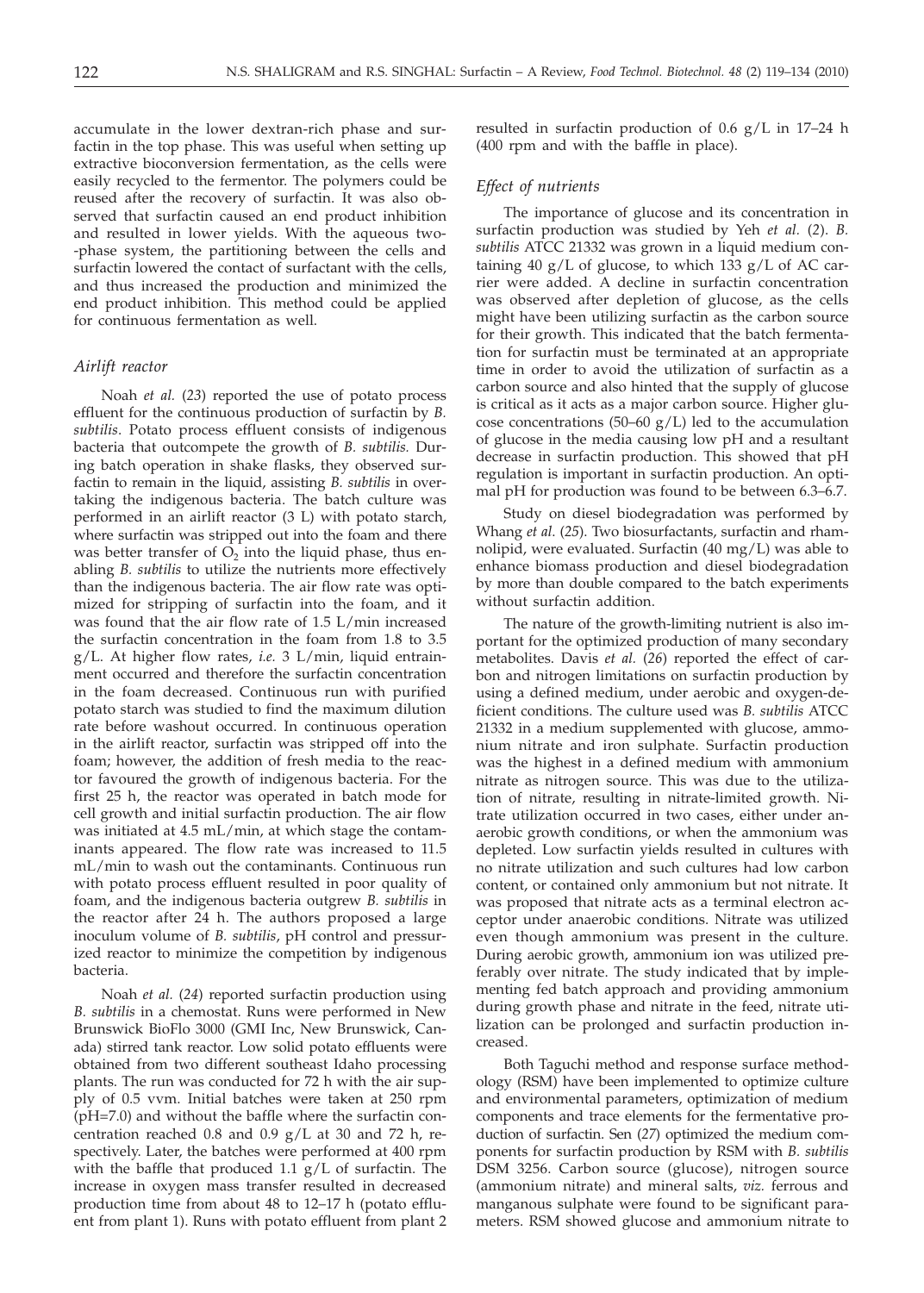act as limiting substrates, and any variation affected either the growth or product formation. Although the interaction between these two was significant, the production of surfactin was not increased significantly. The entire biosynthetic pathway and the nature of multi-enzyme systems are not known for surfactin, but the role of iron as a growth stimulator, and that of manganese as a spore inducer and production-enhancing factor have been recognized. The presence of active transport systems has been observed in *B. subtilis* for iron and manganese, both acting as major co-factors for enzymes in the biosynthetic pathway. The yield of 0.76 g/L predicted by the model was achieved in the shake flask experiments, which indicated a close agreement between the predicted model and experimental yields.

Wei and Chu (*28*) reported the addition of iron or manganese salts to improve the yield of surfactin using *B. subtilis* ATCC 21332. Iron (1.7 mM) in the form of ferrous sulphate was added to the medium at different concentrations. It was observed that the time of the addition of iron to the culture did not affect the production of surfactin. Its addition decreased the pH of the broth, and no production was seen below pH=5.0. When the pH was maintained constant, the production of surfactin increased to 3000 mg/L. The experiments proved that iron supplementation and pH maintenance could be used as an efficient way to produce large quantities of surfactin.

Wei and Chu (29) confirmed that Mn<sup>2+</sup> affected nitrogen utilization and  $K^+$  uptake along with other biochemical functions. They studied the effect of manganese on surfactin production using *B. subtilis* ATCC 21332. Manganese added in the form of manganese sulphate at 0.01 mM increased surfactin production from 0.33 to 2.6  $g/L$ .

Wei *et al.* (*30*) optimized the trace element solution for surfactin production with Taguchi method using *Bacillus subtilis* ATCC 21332.  $Mg^{2+}$ ,  $K^+$ ,  $Mn^{2+}$  and  $Fe^{2+}$  were found to be the most significant trace element components for surfactin production.  $Ca^{2+}$  was found to be insignificant for cell growth and production. In the absence of  $Mg^{2+}$  and  $K^+$ , lower surfactin yields were observed, indicating that these two components played a significant role in surfactin production. A medium devoid of  $Mn^{2+}$  or Fe<sup>2+</sup> did not affect surfactin production, although the cell growth was slightly inhibited. In the absence of metal ions, both surfactin production and cell growth decreased, suggesting that one of these ions is essential for the production. Individually, the levels for each trace element component were determined, but lower surfactin production was observed when all the ions were incorporated together in the medium at their optimal levels. This suggested significant interactions between the four metal ions. The statistical data proved that  $Mg^{2+}$  and  $K^+$  ions were more critical than the other two metal ions.

It was proposed by Kinsinger *et al*. (*31,32*) that the active site of *B. subtilis* Sfp protein which activates the PCP domains of surfactin synthetase requires  $Mg^{2+}$  as the co-factor and thus signifies its role in surfactin production. K<sup>+</sup> was shown to stimulate surfactin secretion. Therefore,  $Mg^{2+}$  and  $K^+$  were the two parameters selected for the Taguchi design wherein the concentrations

of  $Mn^{2+}$  and Fe<sup>2+</sup> were kept constant. Statistical data gave the optimized concentrations for the four metal ions  $Mg^{2+}$  (2.4 mM), K<sup>+</sup> (10 mM), Mn<sup>2+</sup> (0.008 mM) and Fe<sup>2+</sup> (7  $\mu$ M), with surfactin production of 3.34 g/L.

Cooper *et al.* (*17*) reported enhanced productivity of surfactin when various metal cations and hydrocarbon were added to the medium. It was observed that the addition of 2–4 % of hexadecane to the medium inhibited the production of surfactin, although hydrocarbons were reported to increase its production. Attempts were made to improve the yields in the fermentation by adding various salts.  $FeSO<sub>4</sub>$  and MnSO<sub>4</sub> had a significant effect, while  $MgSO_4$ , CaCl<sub>2</sub>, Na<sub>2</sub>HPO<sub>4</sub>, KH<sub>2</sub>PO<sub>4</sub>, NaNO<sub>3</sub> and ZrOCl<sub>2</sub> had no effect on either surfactin production or biomass.  $ZnSO_4$ ,  $CuSO_4$ ,  $NiSO_4$  and  $CoSO_4$  suppressed the growth of *B. subtilis*. Manganese is well known to increase the production of secondary metabolites in *B. subtilis* without showing significant effect on the cell growth. On the other hand, excessive iron is required for cell growth, although it does not increase the yield of surfactin. Poor iron transport system might be one of the reasons for excessive requirement of iron. They also proposed that *B. subtilis* produces a sequestering agent that makes iron unavailable. More detailed study is required with respect to the interaction of surfactin with the metal ions.

#### *Effect of process parameters*

Effect of agitation rate on surfactin production was studied by Yeh *et al.* (*2*). The study indicated that the increased dissolved oxygen at higher agitation rates positively impacted surfactin production. However, agitation rates above 250 rpm resulted in foam formation, and decreased the oxygen transfer and surfactin yield.

Yeh *et al.* (*7*) optimized the fermentation parameters for surfactin production in a 5-litre jar fermentor. The effect of different aeration and agitation rates on oxygen transfer and mass transfer rate was studied. The studies carried out in bioreactor supported production of surfactin without the addition of antifoaming agent under extreme foaming conditions. Modified bioreactor design, in which additional foam collector was connected to the gas effluent and a cell recycler, was designed to pump a portion of liquid culture back into the reactor. The foam was collected in acid tank and precipitated at pH=2.0, resulting in primary isolation of surfactin. Studies were carried out using *B. subtilis* ATCC 21332 and AC as a solid carrier in an iron-rich minimal salt (MSI) fermentation medium. A strong relation was observed between oxygen consumption, pH and the production. At an initial glucose concentration of 40 g/L and an agitation and aeration rate of 300 rpm and 1.5 vvm respectively, surfactin production reached maximum level of  $6.55$   $g/L$ after cultivation for 60 h, when the cell growth ceased. Dissolved oxygen dropped from 70 to 2  $\%$  during initial growth and remained at zero during exponential phase, but increased rapidly to 70 % at about 60 h; pH dropped from 6.7 to 6.0 and then increased during the fermentation to reach a value of 6.5.

Oxygen supply and mass transfer efficiency were found to have an important role on the kinetics of surfactin production. Maximum production and productiv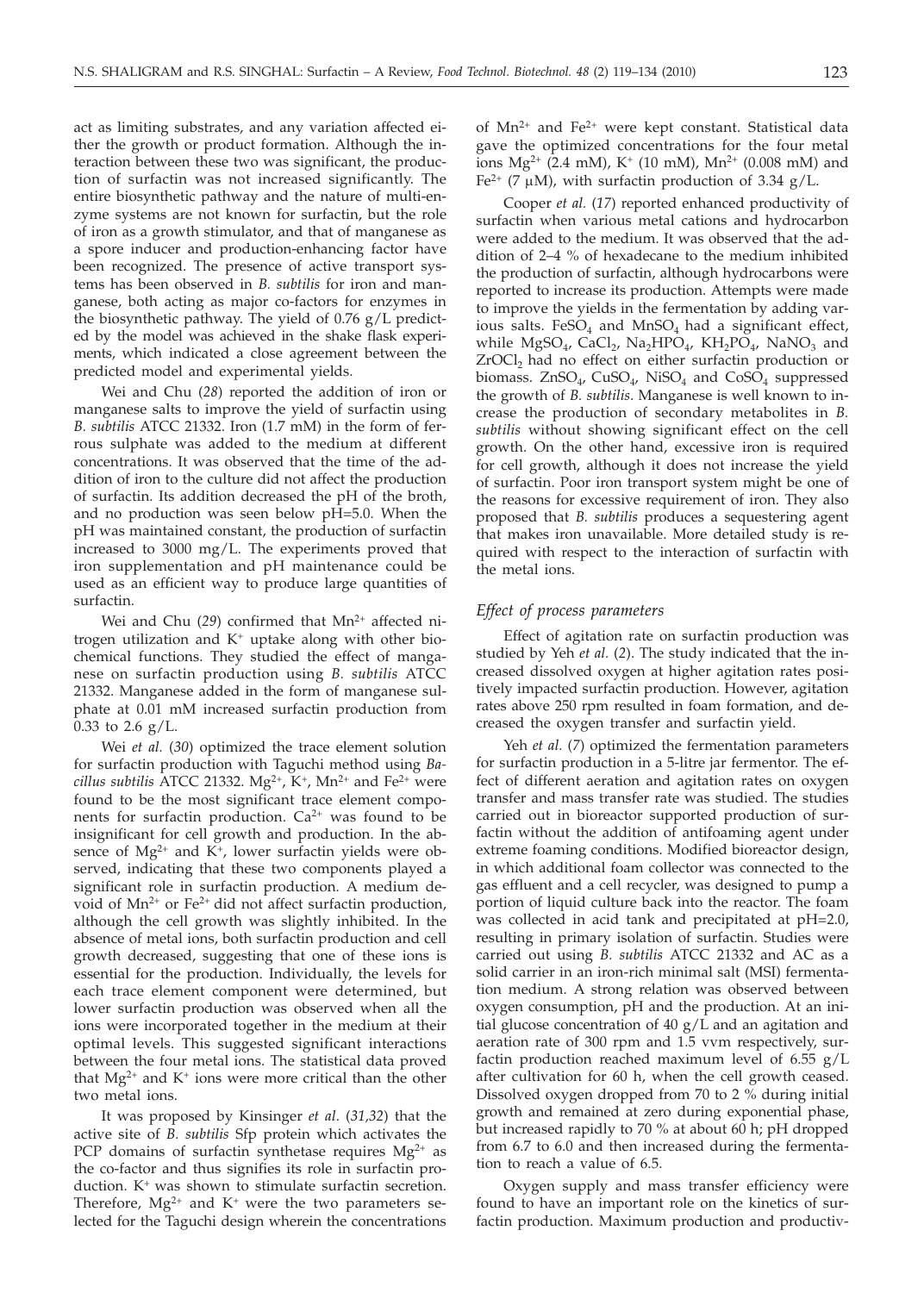ity of surfactin were found to increase with increasing the aeration rate from 0.5 to 1.5 vvm and agitation rate from 200 to 300 rpm. Higher agitation (above 350 rpm) and aeration (2.0 vvm) rates resulted in vigorous foaming, thereby decreasing cell recycling and surfactin production. At higher rates of aeration and agitation, rapid foam was produced and caused the culture to overflow. Early foam formation resulted in short fermentation time, decreased biomass and low surfactin production. The best surfactin production was observed at mass transfer coefficient  $(K<sub>L</sub>a)$  of 0.012 s<sup>-1</sup>.

Sen and Swaminathan (*33*) studied the effect of pH, temperature, rates of agitation and aeration as environmental parameters for the production of surfactin by RSM using *B. subtilis* DSM 3256. The results indicated that surfactin production was maximal at 37.4 °C and pH=6.75, agitation at 140 rpm and aeration at 0.75 vvm. The achieved experimental yield was  $1.1$   $g/L$  of surfactin.

In another study, Sen and Swaminathan (*34*) optimized the inoculum age and size for the production of surfactin using *B. subtilis* DSM 3256. These two factors directly affected the lag phase, specific growth rate, biomass, sporulation and hence the production. The length of the lag phase was affected by the size of the inoculum and its physiological condition. It was observed that inoculum age was the most important for sporulating bacteria like *B. subtilis* when the inoculum used from the late logarithmic phase contained more spores and resulted in greater lag time in the subsequent step. Two-stage inocula reportedly improved the production of surfactin. The four chosen independent test variables were primary inoculum age, primary inoculum size, secondary inoculum age and secondary inoculum size, and they were critical factors in surfactin production. Thus the optimal levels obtained for the primary inoculum age, primary inoculum size and secondary inoculum age were 55–57 h, 5–6 % (by volume) and 4–6 h, respectively. The optimum value for secondary inoculum size was 9.5 % by volume.

## *Mutation*

Bioindustrial production process is highly dependent on hyperproducing strains. Organisms that produce the final product in high concentrations are preferred and the genetics of the producing organism is important. Apart from natural biosurfactant-producing strains, a few mutants and recombinant strains have been reported in literature (Table 2) (*6,35–38*). One of the re-

combinant strains of *B. subtilis* ATCC 21332 produced a lipohexapeptide (Fig. 1), which showed less toxicity towards erythrocytes and enhanced lysis of *B. licheniformis* cells, making it useful for therapeutic applications. Thus recombination not only improved the production but also gave better product characteristics. The normal surfactin lyses the erythrocytes because of its membrane-active property, but the recombinant surfactin was produced by generating the modified active peptide synthetase by eliminating a large internal region of this enzyme containing a complete amino acid-incorporating module (*16*).

Liu *et al.* (*39*) generated a surfactin-overproducing mutant from a wild type strain of *B. subtilis* (B.s-E-8) by low energy ion beam implantation. Low energy ion beam implantation is considered as an efficient physical mutagen in plant and microbe breeding. It was reported that N+ implantation had remarkable effects on inducing mutations in plant seeds. Industrial microbes giving high yields have been obtained by means of ion beam implantation. Low energy ion beam implantation has been widely used in the field of material surface modification since 1970s, and the genetic effect induced by ion implantation in rice has widened the field of ion beam application in life sciences.

Ion beam implantation with the heavy ion beam was carried out at an implantation facility set up by the Institute of Plasma Physics, Chinese Academy of Sciences, Hefei, PR China. Bacteria in the late growth exponential phase from the seed medium were used for ion beam implantation. The survival rate and mutation efficiency were used as the criteria to determine the optimum conditions of ion beam implantation. Dose effect of mutagenesis was determined by carrying out experiments at an energy of 20 keV and different doses of  $1.3 \cdot 10^{14}$ , 2.08 $\cdot$ 10<sup>14</sup>, 2.6 $\cdot$ 10<sup>15</sup>, 3.9 $\cdot$ 10<sup>15</sup> and 5.2 $\cdot$ 10<sup>15</sup> N<sup>+</sup>/cm<sup>2</sup>. In order to determine the effect of energy levels, mutagenesis was also carried out at a dose of  $2.6 \cdot 10^{15}$  N<sup>+</sup>/cm<sup>2</sup> and different energies of 5, 10, 15, 20, 25 and 30 keV. The optimum conditions for ion beam implantation were a dose of  $2.6 \cdot 10^{15}$  N<sup>+</sup>/cm<sup>2</sup> with the energy of 20 keV.

According to Song and Yu (*40*), the 'moment etching channels' could be formed as a result of the action of a large number of successively implanted ions, and connected to DNA. Scanning electron microscope clearly showed the damage caused by implanted ions. After ion beam implantation, the mutant B.s-E-8 (obtained from the wild strain of *B. subtilis*) showed differences from the parent strain, including the overproduction of biosurfactant, its metabolite and the intensities of different components. The surface tension of the cell-free Landy

Table 2. Mutant and recombinant strains of *B. subtilis* with enhanced biosurfactant yields and improved product characteristics

| Mutant/recombinant strain                    | Characteristic feature                                          | Yield or improved production property                  | Reference |
|----------------------------------------------|-----------------------------------------------------------------|--------------------------------------------------------|-----------|
| B. subtilis ATCC 55033                       | random mutagenesis with<br>N-methyl-N'-nitro-N-nitrosoguanidine | approx. 4–6 times<br>$(2-4 g/L)$ of crude surfactin)   | (35,36)   |
| Recombinant B. subtilis<br>MI113             | incorporation of a plasmid containing<br>Ipa-14 gene            | 8 times more surfactin production                      | (6)       |
| B. subtilis SD901                            | random mutagenesis with<br>N-methyl-N'-nitro-N-nitrosoguanidine | 4–25 times more surfactin production<br>$(8-50 g/L)$   | (37)      |
| Recombinant B. subtilis<br><b>ATCC 21332</b> | contains recombinantly modified<br>peptide synthetase           | production of lipohexapeptide with<br>reduced toxicity | (38)      |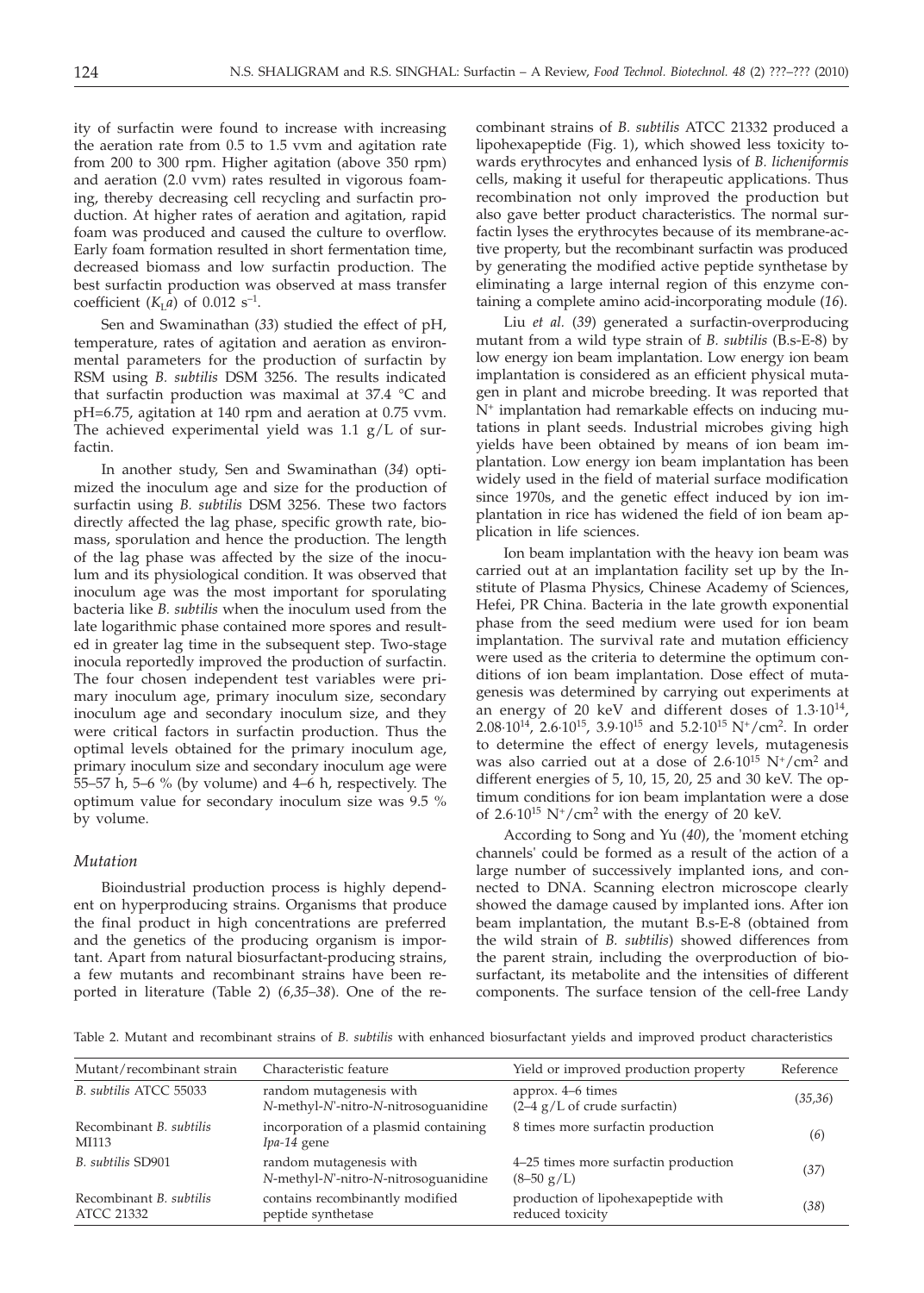medium (LM) was 25.6 mN/m, and it reached 27.1 and 28.5 mN/m when diluted 50- and 100-fold, respectively.

Gong *et al*. (*41*) also reported high-producing surfactin mutant obtained by ion beam implantation, *Bacillus subtilis* E8. The modified bioreactor with a cell/foam recycler was implemented. The concentration of crude surfactin (including recovery from both foam and broth fractionation) increased significantly from 0.75 to 10.26 g/L. The concentration of crude surfactin and biomass reached maximum (12.20 and 6.50 g/L, respectively) after cultivation for 32 h.

There had been a few reports on biosurfactant-overproducing mutants previously. Mulligan *et al.* (*22*) reported a 2-fold higher surfactin production by an ultraviolet mutant of *B. subtilis* than the wild type strain; Lin *et al.* (*42*) reported a 12-fold higher level of surfactin production from a mutant of *Bacillus licheniformis* that was derived from random mutagenesis with *N*-methyl-*N*'-nitro-*N*-nitrosoguanidine, but few reports have focused on the surface activity enhancement. This is even more important than the production enhancement because it will enable the reduction of the cost of biosurfactant and also improve surface activity. It was observed that the intensities of the different components in the mutant strain were vastly different from the parent strain, which might be due to the change in the metabolic pathways induced by the ion implantation. The mode of action of the implanted ions on the biosynthesis of different components, and their contribution to the surface activity of the biosurfactant is still not clear.

#### *Surfactin production by solid-state fermentation (SSF)*

One of cost-effective approaches to produce biosurfactants is to use inexpensive raw materials, which accounts for 10–30 % of the production cost. Various agroindustrial wastes for the production of biosurfactants have been reported (*43*), of which the most effective seem to be those from potato processing industry (*44*). Potatoes contain (in %): water 80, carbohydrates 17, protein 2, fat 0.15 and vitamin 0.9, as well as inorganic minerals and trace elements (*45*). Thompson *et al.* (*46*) used high-solids (HS) and low-solids (LS) potato effluents for surfactin production. They used effluents that were diluted in 1:10 ratio, without any supplement or supplemented with trace minerals or corn steep liquor. Growth rate of *B. subtilis* 21332 was higher in all HS- and LS- -based media, although the surfactin production was better in LS  $(0.39 \text{ g/L})$  media compared to HS  $(0.097)$  $g/L$ ).

Soybean curd residue, called okara in Japan, is a by- -product of the tofu manufacturing industry, and is disposed off as waste. One of the disadvantages of its use as a substrate is spoilage by microbial contamination due to its high water content and it being nutrient-rich to support microbial growth. Ohno *et al.* (*6*) checked recombinant *B. subtilis* MI113 and the original strain of *B. subtilis* RB14 for their surfactin-producing capacity both in SSF and SMF. A maximum of  $1.8-2.0$  g/kg of surfactin wet mass was achieved by *B. subtilis* MI113 at 37 °C and 48 h. High productivity in SSF rather than in SMF is believed to be due to homogenous distribution

of the nutrients and oxygen in the liquid medium, which favour cell growth rather than the production of surfactin. Lower growth rate of cell biomass in SSF indicates that nutritional limitations triggered the synthesis of surfactin. Another explanation for increased surfactin production could be overcoming the end product inhibition. One more theory proposed for enhanced production of surfactin in recombinant strain was that the *lpa-14* gene plays an important role in the synthesis of iturin A and surfactin in original *B. subtilis* RB14 strain. The same gene acts as a single controller of surfactin in *B. subtilis* MI113, lacking the function of iturin A gene (*6*).

Ohno *et al.* (*47*) reported the effect of temperature on the dual production of iturin A and surfactin by *B. subtilis* RB14 in SSF using okara as a substrate. Iturin A production decreased with an increase in temperature, while surfactin production increased until 37 °C, after which there was a decline. It was proposed that the common pathways involving *lpa-14* protein were not affected by temperature, but the individual pathways for each product were.

*Bacillus polyfermenticus* KJS-2 (BP*-*KJS-2) was used to produce surfactin in SSF using soybeans. It showed antimicrobial activity against bacteria at the concentration of 0.05 mg/mL (*48*).

## **Purification**

The recovery and concentration of biosurfactants account for a major portion of the total production cost. The separation strategies for biosurfactants vary according to the fermentation process and the physicochemical properties of the surfactant in question. The selection of a method for purification and recovery of surfactants depends on the nature of their charge, solubility characteristics, whether the product is intracellular or extracellular, and on the economics of recovery and downstream processing.

#### *Membrane-based techniques*

Sen and Swaminathan (*49*) reported about the membrane separation process for the recovery and concentration of surfactin. The filtration characteristics of surfactin when passing through the polymeric membrane were evaluated and the optimum conditions for surfactin recovery were standardized.

pH played an important role in the recovery of surfactin. Effect of initial surfactin concentration on the flux was determined and it was found that the concentration below 0.5 g/L restricted the pre-gel region, above which the flux started declining. A pH of 8.5 gave maximum flux of about 260 L/ $(m^2/h)$  at an initial surfactin concentration of 1 g/L. Complete retention of surfactin was possible at an optimum transmembrane pressure of 196.2 kPa and an optimum pH of 8.5. A 166-fold concentration of surfactin was achieved under these conditions. Thus, an understanding of the filtration characteristics of surfactin enables its purification in a single step and thus facilitates the process scale-up.

Chen *et al.* (*50*) reported about the separation and recovery of surfactin from fermentation broth with the culture of *B. subtilis* ATCC 21332 by two-stage ultrafil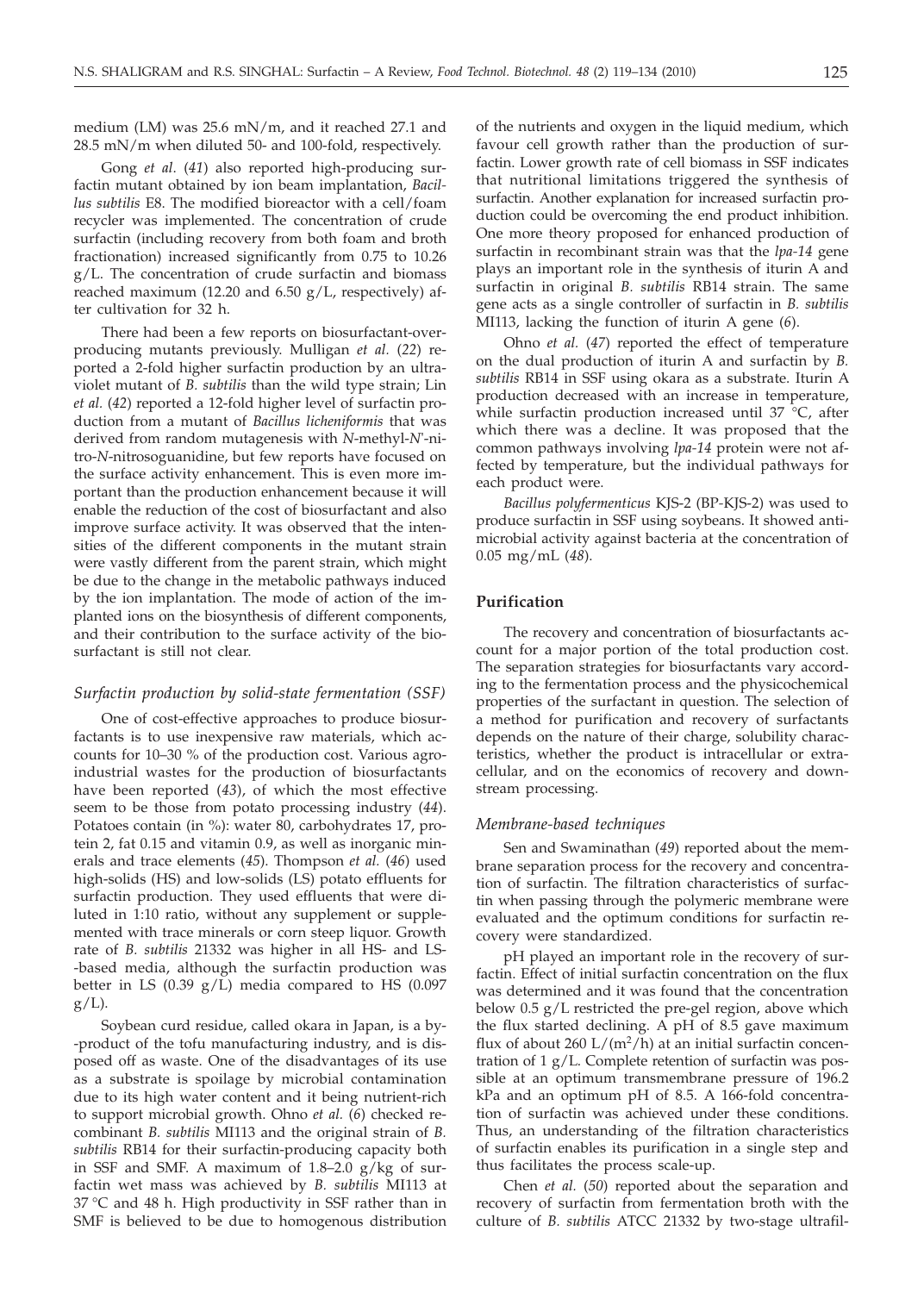tration (UF) or nanofiltration (NF) processes. The broth was pretreated by acid precipitation and then the precipitate was dissolved in NaOH at pH=11. Experiments were performed at different initial concentrations of surfactin (210–3620 mg/L), of added micelle-destabilizing solvent ethanol (0–44 %, by volume), membrane with molecular mass cut-off (MMCO) of 1–300 kDa, and different transmembrane pressures from  $86.184 \cdot 10^3$  to  $517.106 \cdot 10^3$ Pa. It was found that in the tested concentration ranges, surfactin micelles could be efficiently destroyed when more than 33 % (by volume) ethanol was added to the broth. The UF membranes with MMCO below 100 kDa were suitable for the retention of surfactin micelles, and the NF membrane with a MMCO lower than 1 kDa was suitable for the retention of surfactin monomers. The separation strategy involving two-stage membrane filtration (UF or NF) processes was proposed. After acid precipitation and centrifugation of the fermentation broth of *B. subtilis* ATCC 21332 culture, the precipitate was dissolved in NaOH solution. A recovery of more than 97 % was obtained, but had a low purity of only 55 %.

A single-stage batch UF experiments showed that the optimal conditions were a transmembrane pressure of 86.184·103 Pa, feed pH=7 and stirrer speed of 5 Hz (300 rpm). Of the UF membranes tested, the polyethersulphone (PES) membrane with a MMCO of 100 kDa (PES 100) gave an acceptable rejection of surfactin micelles (88 %), steady flux (*e.g.* 92.4  $L/(m^2/h)$  at a transmembrane pressure of 86.184·103 Pa), and the retentate of high purity of about 75 %. Surfactant molecules associate to form micelles or vesicles at concentrations above critical micelle concentrations. This increases the molecular diameter by two to three orders of magnitude as compared to the single unassociated molecule. These surfactin micelles could be destabilized to the form of monomers by adding 33 % (by volume) ethanol, which was allowed to effectively pass through the PES 100 membrane. The use of two-stage UF process for improved purity of surfactin from the treated broth was thus examined. Two-stage UF processes were proposed in two different routes. Surfactin was first retained by PES 100 membrane, and it was further purified by destabilizing the surfactin micelles by adding 33 % (by volume) ethanol. This route gave H-form of surfactin with a purity of 85 % and total recovery yield of 87 % (at a feed surfactin concentration of 2054 mg/L). In another approach, surfactin was first recovered as monomers in the permeate by PES 100 membrane, and smaller molecules such as salts were removed by the second PES 100. This route gave H-form of surfactin with a purity of 83 % and total recovery yield of 72 %. These experiments demonstrated the promising application potential of such two-stage UF processes for surfactin recovery.

In another variation, a two-step membrane filtration process was evaluated using centrifugal and stirred cell devices, while the mechanisms of separation were investigated by particle size and surface charge measurements (*51*). In the first step of ultrafiltration (UF-1), surfactin was retained effectively by membranes above its critical micelle concentration (CMC); subsequently in UF-2, the retentate micelles were disrupted by the addition of 50 % (by volume) methanol solution to allow recovery of surfactin in the permeate. The main protein contaminants were effectively retained by the membrane in UF-2. UF was carried out either using centrifugal devices with 30- and 10-kDa MMCO regenerated cellulose membranes, or a stirred cell device with 10-kDa MMCO PES and regenerated cellulose (RC) membranes. Total rejection of surfactin was consistently observed in UF-1; while in UF-2, PES membranes had the lowest rejection coefficient of 0.08±0.04. UF rejection of micellar surfactin by a semi-porous membrane was achieved in the first step, where surfactin was mainly purified from residual glucose and salts. In the second step, surfactin was purified essentially from proteins. PES membrane was found to be more suitable for the purification of surfactin, especially in the second step of UF. The size and surface charge measurements demonstrated that disruption of surfactin micelles, aggregation of protein contaminants and electrostatic interactions between surfactin molecules and the membrane surface had a major influence on its selective separation. One factor of concern in the second step of UF process was the effect of exposure of UF membranes to a methanolic solution. It was found that the permeability of PES membranes reduced after subsequent exposure to 50 % (by volume) methanol solution. The process could be improved by choosing a membrane that is resistant to organic solvents. PES membranes were found to be affected by concentration polarization, and therefore the need to purify surfactin using a cross-flow filtration unit was suggested. This would undoubtedly be important in the scalability of this separation process.

Chen *et al.* (*52*) also reported on the recovery of surfactin from the fermentation broths with culture of *B. subtilis* ATCC 21332 by cross-flow ultrafiltration process. The broth was pretreated by acid precipitation, and the precipitate was dissolved in NaOH. Two types of membranes, polyethersulphone (PES) and cellulose ester (CE), with MMCO of 100 kDa were implemented for the study. The effect of the presence of micelle-destabilizing solvent ethanol on the performance was studied. Experiments were performed with initial concentrations of surfactin of 1.13–4.57  $g/L$ , transmembrane pressures (TMP) of 20–100 kPa, and cross-flow velocities of 0.16–0.48 m/s. The study indicated that the flux increased with increasing cross-flow velocity, but decreased with an increase in the initial surfactin concentration and TMP. Four cleaning agents and two cleaning methods (flushing and backflushing) were screened to recover the flux. To maximize the reovery of surfactin, flushing with NaOH solution at pH=11 was suggested to clean the fouled PES membrane in the cross-flow UF process. The optimal conditions for surfactin recovery were transmembrane pressure of 20–40 kPa and cross-flow velocity of 0.32 m/s with the feed concentration ranges of surfactin of 1.1–4.5 g/L. The study suggested a flux decline during cross- -flow UF with CE 100 and PES 100 membranes. This was attributed to the concentration polarization as well as weak adsorption of small amino acids, and the formation of gel layer on the membrane surface. Although the recovery of surfactin with CE 100 (97 %) was found to be higher than that with PES 100 (88 %), the latter was recommended because of the gradual decline of flux. Destabilization of surfactin micelles by the addition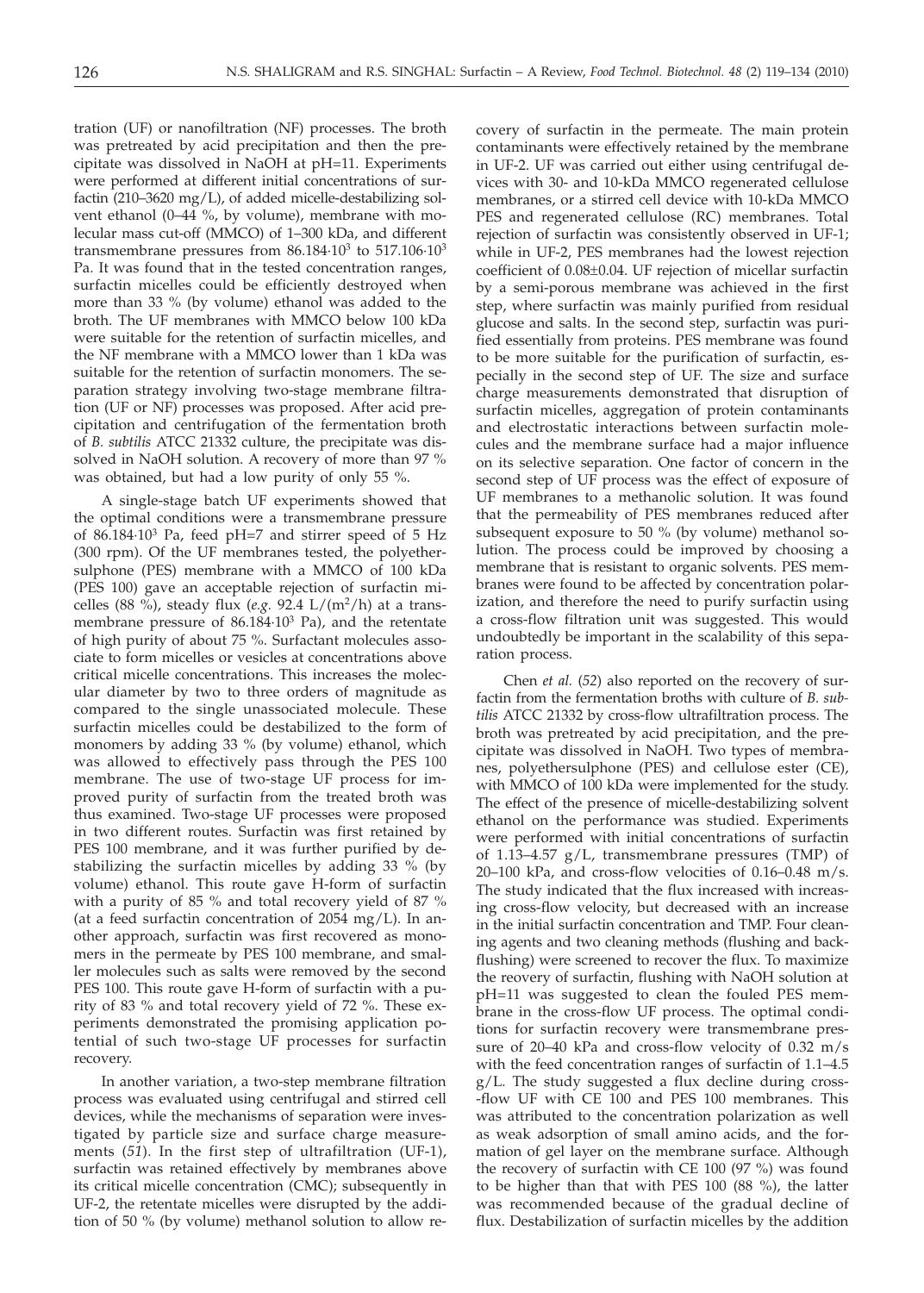of ethanol into the feed resulted in the passage of surfactin through the membrane. Recovery of surfactin in the permeate of CE 100 and PES 100 membranes was 64 and 71 %, respectively, and the use of ethanol was not advantageous in the process. Under similar conditions (surfactin concentration of 0.2–3.6  $g/L$ , without ethanol, PES 100 membrane, transmembrane pressure of 60–85 kPa), the cross-flow UF yielded comparable recovery and purity of surfactin in the retentate (83 and 79 %, respectively) in contrast to the dead-end mode (85 and 75 %, respectively). Periodic flushing during cross-flow UF removed most of the reversible components of fouling, leading to satisfactory flux recovery. Flushing had a better performance than backflushing, and NaOH solution at pH=11 was suggested for cleaning.

Chen *et al.* (*53*) reported on the recovery of surfactin by ammonium sulphate salting-out, UF, NF, and their hybrid processes. Surfactin was produced by fermentation using *B. subtilis* ATCC 21332. Different initial concentrations of surfactin (210–3620 mg/L), concentrations of added ammonium sulphate (0–46 %, by mass per volume), micelle-destabilizing solvent ethanol (0–44 %, by volume), and membrane molecular mass cut-off (MMCO, 1–300 kDa) were investigated. When 23 % (by mass per volume) ammonium sulphate and 33 % (by volume) ethanol were added to the broths, the surfactin micelles were efficiently destroyed and other protein macromolecules were removed. On the other hand, the UF membrane with MMCO lower than 100 kDa was found to be suitable for the retention of surfactin micelles, and the NF membrane with a MMCO lower than 1 kDa was found to be suitable for the retention of surfactin monomers. The hybrid process of salting-out and membrane filtration (UF or NF) enhanced the recovery and also improved the purity of surfactin.

#### *Foam fractionation*

Another approach for biosurfactant recovery is by foam fractionation. Advantages of this technique are its application to dilute solutions, favourable economics in operation, and application to crude mixtures. Foam production under rapid stirring conditions and aeration to supply the required oxygen causes stripping of the product, essential nutrients and cells, and thus makes the process very difficult. To accommodate the predicted formation of foam, the working capacity of the reactor is reduced, resulting in low productivity and unfavourable process economics. Davis *et al.* (*54*) reported about foam fractionation technique for the recovery of surfactin. Surfactin was recovered from non-integrated semi-batch mode and from integrated mode. In non-integrated semi- -batch mode, where foaming occurred after the cell culture stage, the highest surfactin enrichment ratio  $E_R$ (concentration of surfactin in the foam/concentration of surfactin remaining in the liquid) occurred (up to 51.6) and the volume of foam collected per unit time was the lowest. Surfactin enrichment was better in the presence of cells than in the absence of cells, because the foamability of the solution was found to increase in their presence. Foam removal was successfully applied to integrated batch mode, where the recovery of surfactin and the production were combined. The efficiency of the system was affected by stirrer speed. At high stirring

speeds (204 and 269 rpm) stripping of the majority of the culture was observed due to excess foaming. Surfactin concentration and the mass of surfactin obtained at 166 rpm were  $1.2$  g/L and 104 mg, while at 146 rpm they were  $1.7 \text{ g/L}$  and 84 mg, respectively. The study proved that foam recovery method can be applied particularly to integrated production systems.

## *Extraction*

To avoid foaming and formation of stable emulsions in traditional extraction, Chen and Juang (*55*) reported non-dispersive extraction of surfactin from the fermentation broth of *B. subtilis* ATCC 21332 culture with *n*-hexane using microporous polyvinylidene fluoride (PVDF, pore size 0.2  $\mu$ m) hollow fibre module. The broth was pretreated with acid precipitation followed by dissolution of precipitate in NaOH solution. The treated broth was passed through the lumen side of the module and *n*-hexane flowed across the shell side. Experiments were performed at a fixed pH=8.0 with a flow rate of both phases of 2.5 mL/min, and at different surfactin concentrations (300–3000 mg/L). It was observed that surfactin was adsorbed onto the surface of the fibres, instead of being extracted by *n*-hexane and transported through the pores of the fibres into bulk *n*-hexane phase. This was because surfactin molecule is a cyclic lipopeptide with  $\beta$ -hydroxy fatty acids linked to a heptapeptide and tends to form micelles under the studied conditions. These micelles are difficult to diffuse through the micropores. The purity of surfactin desorbed from the fibres with ethanol was found to be higher than that obtained after solvent extraction with *n*-hexane. An improved purity of surfactin up to 78 % after membrane adsorption was found.

Chen and Juang (*56*) reported about the recovery of surfactin from fermentation broths with the culture of *B. subtilis* ATCC 21332 by physical and chemical extraction. The broths were pretreated by acid precipitation and, if necessary, the precipitate was further dissolved in NaOH solution. The physical solid-liquid and liquid-liquid extractions were performed with different organic solvents (ethyl acetate, *n*-hexane) and at different times of extraction. The extraction was better with ethyl acetate than with *n*-hexane. The extraction could be improved by increasing the extraction time with a given volume of the organic solution. Efficiency was improved using liquid- -liquid chemical extraction of surfactin with Aliquat 336 (5–200 mM) in *n*-hexane. The amounts of inorganic salt in the strip solution were also optimized. In chemical extraction, surfactin would readily bind to the quaternary ammonium cations of Aliquat 336. Liquid-liquid extraction with ethyl acetate showed an extraction efficiency of 99 % at surfactin concentration of  $2 g/L$ . In the repeated solid-liquid extraction with ethyl acetate, the maximum extraction was 78 % and the purity was 84 %. The performance in physical solid-liquid and liquid-liquid extraction with *n*-hexane was comparable; for example, repeated extraction with *n*-hexane showed recoveries of 64 and 59 %, respectively, and had a maximum purity of 58 and 63 %, respectively. Surfactin extraction with 5 mM of Aliquat 336 in the pH range of 7–10 in *n*-hexane was able to obtain about 92 % of  $3 g/L$  of surfactin, and adequate addition of sodium chloride or am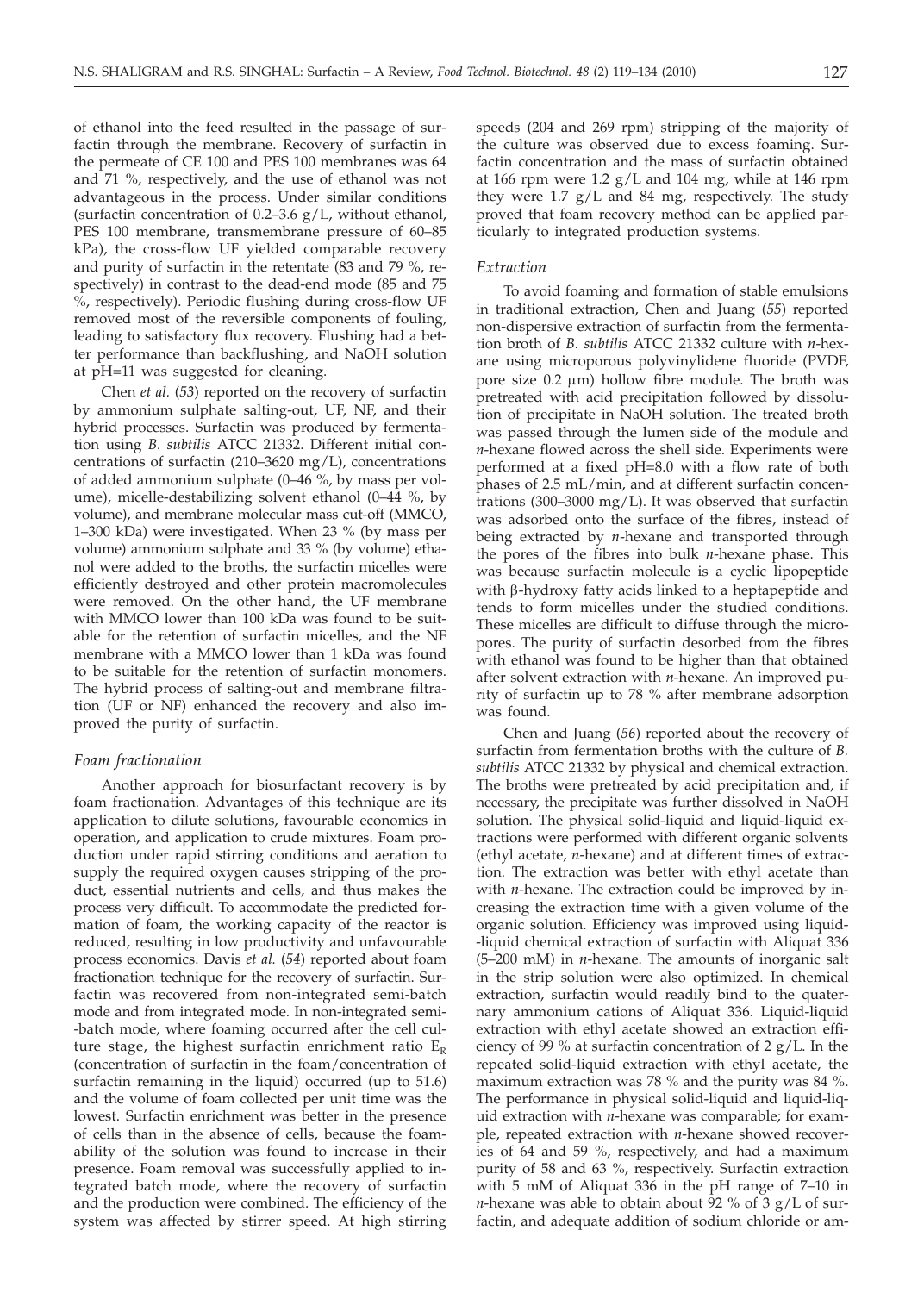monium sulphate to ethanol/water resulted in 90 and 88 %, respectively, of surfactin recovery from the loaded organic solution. The structure of surfactin was not destroyed after physical extraction with organic solvents.

#### *Adsorption*

Liu *et al.* (*57*) reported on the adsorption of surfactin from aqueous solution on AC. The factors evaluated for the process were agitation rate, activated carbon particle size, pH, temperature, initial adsorbate concentration, adsorbent amount and ionic strength of the solution. AC with an approximately spherical geometry was found to be an effective adsorbent for the recovery of surfactin from the model medium. The adsorption was tested by using AC of different particle size (1.40, 0.90, 0.72, 0.56 and 0.45 mm). The smaller the particle size of AC, the faster the rate of adsorption. A pH range of 6.5–8.5 and temperature of 30 °C were found optimal for the adsorption. Temperature had a strong effect on the equilibrium between surfactin in the solution and on the adsorbent surface, and the adsorption rates.

Montastruc *et al.* (*58*) reported on the recovery of surfactin directly from the culture medium using AC as an adsorbent. From the thermodynamic study, the adsorption of pure surfactin on AC was confirmed to be an exothermic process. The study also showed the importance of temperature for process control. Fixed bed column design for surfactin adsorption modelling on a single microporous pellet was demonstrated. The adsorption capacity of surfactin from the culture medium was found to be 26 % lower than that of pure surfactin. Pellet diameter of 0.9 mm was proposed to ensure good recovery conditions.

Chen *et al.* (*59*) reported about purification of surfactin in the fermentation broth of *B. subtilis* ATCC 21332 culture by adsorption or ion exchange after the broth had been treated by a two-stage UF process. The commonly used neutral adsorption resin (macroporous XAD-7) and charged ion-exchange resin (AG1-X4) were applied. Under the tested conditions, the impurities in the treated broth such as macromolecules (proteins, polysaccharides, peptides) or smaller molecules (glycine, serine, threonine, alanine) were adsorbed or exchanged more quickly and preferably within 5 h of operation. XAD-7 resins gave a higher purity of surfactin than AG1-X4 resins. The recovery of surfactin from the remaining solution after adsorption using XAD-7 resin exceeded 95 % at pH=6.5 and the purity increased from 76 % (the feed) to 88 %; however, the purity of surfactin reached up to 80 % only after ion exchange using AG1-X4 resin. The zeta potential and recovery data obtained at pH=7 revealed that surfactin micelles in the treated broth were negatively charged and had less negative charge than the impurities such as macromolecules (proteins, polysaccharides, peptides) and amino acids (glycine, serine, threonine, alanine). The existence of large surfactin micelles made intraparticle diffusion and internal adsorption within the resins difficult. These factors were found to be responsible for the much lower adsorption capacity of surfactin on both resins, particularly on XAD-7 resin. For instance, AG1-X4 resin had adsorption capacity of 1.76  $g/g$  at pH=6.0, whereas XAD-7 resin had 0.41  $g/g$ at pH=6.7. It was thus suggested that surfactin can be

further purified by the removal of impurities using adsorption on the resins, more specifically, XAD-7 since it gave higher purity of surfactin than AG1-X4 resin, particularly at pH=6.5.

#### *Liquid membrane extraction*

Recovery of biosurfactants from aqueous media was demonstrated using liquid membrane (pertraction) processes by Dimitrov *et al.* (*60*). Transport of pure surfactin in three-liquid-phase system was studied. Surfactin was successfully extracted from slightly acidic media (pH= 5.65–6.05) by batch pertraction in a rotating disc contactor and using *n-*heptane as liquid membrane. Feed solution acidity affected the process efficiency with recovery of 83 % at pH=6.05 and 97 % at pH=5.65 after 4 h of pertraction. An atypical pH effect was observed when the behaviour of surfactin extraction from aqueous media by non-polar solvents (*n*-heptane and *n*-octane) was studied. The authors suggested that the high extraction degrees obtained from both acid and basic media and the clearly reduced degree of extraction from neutral media could be attributed to the different conformations of surfactin in these media. Lower extraction from neutral media could be due to the higher hydrophilicity of the  $\beta$ -sheet micelles formed by surfactin molecules under these conditions. It has been reported that in both acid and basic media, surfactin conformation alters from  $\beta$ -sheets to  $\alpha$ -helices. Under these conditions, the non--polar ends of surfactin molecules are more exposed to the contact with organic solvents used, and as a result, give higher extraction. The pertraction process was relatively fast with about 90 % of surfactin removed from feed solution in 30 min. In 2 h, more than 50 % was transferred to the receiving solution phase.

#### **Analytical Methods**

The most widely used method for measuring biosurfactants in liquid media consists of measuring surface tension in a series of sample dilutions to estimate the CMC (*61*). It is mostly measured by its dry mass (*62*) or by HPLC (*21*). Polymerase chain reaction (PCR) is used to identify the strains screened for the genetic locus (*sfp*) responsible for surfactin production. Surfactants induce haemolysis at a given concentration due to their ampiphilic nature. Haemolysis, performed on blood agar plates, has been widely used to screen surfactant- -producing microorganisms (*63*) and minimal haemolytic concentration (MHC) values have been given for surfactin (*4,64*).

A quantitative assay based on the ability of surfactin to cause haemolysis has been developed. The presence of 145 mL/L of ethanol at 37 °C in the reaction mixture gave an optimal sensitivity. The haemolytic assay gave more reliable results as compared to measurements of dry mass of surfactin because it did not involve separation steps from the supernatant. The assay was developed for measuring biosurfactant concentration by its MHC. A low MHC with respect to biosurfactant concentration is desirable. Red blood cells were obtained from fresh human blood. In the assay protocol, red blood cells were incubated at 30 °C with increasing concentra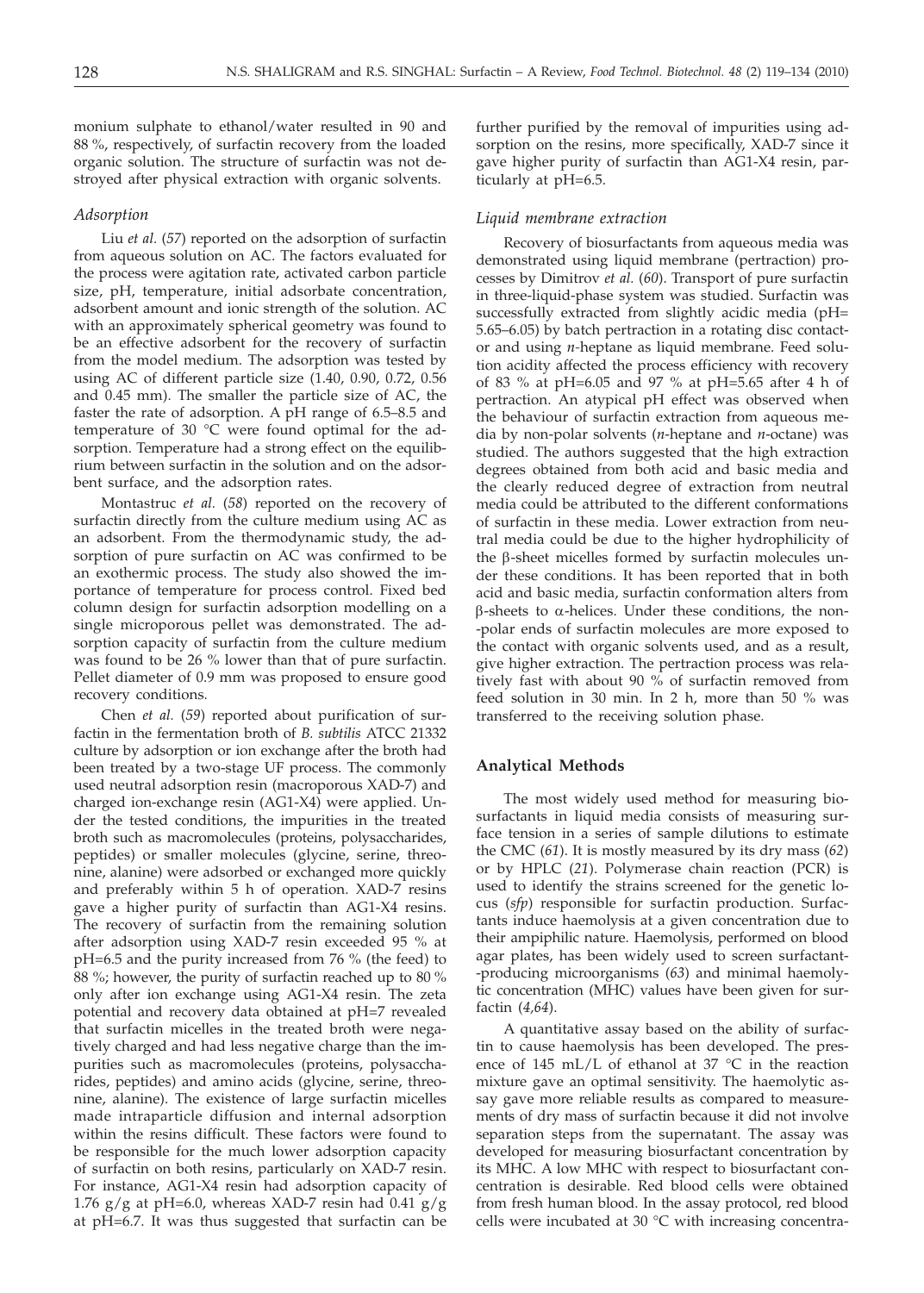tions of surfactin from *B. subtilis* O9 and checked for MHC. A sigmoid plot was obtained and the corresponding MHC was  $0.4$  g/L with the limitation that the highest production in the culture was about 0.8 g/L. The MHC was not low enough for the development of a quantitative assay of surfactin based on MHC value titration. The addition of ethanol to the reaction mixture increased the sensitivity of the titration assay. A water- -miscible organic solvent such as ethanol dissociated micelles into unassociated molecules and thereby decreased the affinity of the surfactant. This increased the concentration of free monomers in the bulk liquid (*65*), which then interacted with red blood cells and decreased the MHC value and therefore increased the sensitivity of detection of surfactin. Ethanol in excess of 250 mL/L resulted in a high percentage of haemolysis in the absence of surfactin. This unspecific haemolysis could be due to a destabilizing effect of ethanol on red blood cells (*66*). It was proposed that the increase in haemolysis could be attributed to two effects of ethanol, *viz.* (*i*) increased fragility of red blood cells, and (*ii*) increased free monomer concentration in the bulk liquid.

In order to assess the maximal ethanol concentration, the haemolytic assay was performed with increased ethanol concentrations, either without surfactin or with a sample containing 0.033 g/L of surfactin, at 30 and 37 °C. When there was no haemolysis, unspecific haemolysis did not occur up to 167 mL/L of ethanol at 30 °C. At 30 °C haemolysis was not increased by the presence of  $0.033$  g/L of surfactin in the range of tested ethanol concentrations. When reactions were carried out at 37 °C, an optimal ethanol concentration of 145 mL/L was found, which did not cause unspecific haemolysis and gave 100  $%$  haemolysis with 0.033 g/L of surfactin. One hemolytic unit was defined as the MHC of surfactin measured at 145 mL/L of ethanol at 37 °C, and thereafter the concentration expressed in haemolytic units was calculated as the reciprocal of the maximal dilution of the sample causing 100 % haemolysis. The haemolytic assay values were compared with dry mass of surfactin separated from the supernatant either by solvent extraction or by UF. The advantages of haemolytic assay are rapid assessment of surfactin concentration in the culture supernatants, no requirement of special equipment or expensive reagents, flexibility of using crude supernatant samples with no treatments that might otherwise lead to surfactin losses, and requirement of minimal sample volumes (*67*).

## *Micelle size of surfactin*

Knoblich *et al.* (*68*) studied micelles of surfactin in water by an ice-embedding technique and transmission electron cryo-microscopy, cooling down the specimen to the temperature of liquid helium. The study indicated the relationship between the pH and micelle size. Surfactin micelles were globular, had an ellipsoidal configuration with approximate dimensions of 5–9, 19 and 11 nm for diameter, length and width, respectively, at pH=7. The corresponding values at pH=12 were 8, 9 and 6 nm. At pH=9.5, globular and cylindrical micelles had approximate dimensions of 10–20, 40–160 and 10–14 nm for diameter, length and width, respectively. Characteristic Fourier transform infrared (FTIR) band for a lactone group

in the peptide head group of surfactin was observed at pH=7 and 9.5, which disappeared at pH=12. The study indicated that the micelles were formed differently, with the cyclic and linear structure of the head groups at low pH and pH=12, respectively. In the presence of 100 mM NaCl and 20 mM CaCl<sub>2</sub> at  $pH=9.5$ , the globular and cylindrical micelles transformed their configurations into small spheres.

## *Hydrolysis of surfactin*

Grangemard *et al.* (*69*) studied the hydrolysis of the cyclic lipopeptide surfactin by the V8 endoprotease from Staphylococcus aureus at 100 µM. The fragmentation occurred between the two residues, L-Glu1 and L-Leu2, and produced an open-chain lipopeptide. The enzyme action was limited by the aggregation state of the lipopeptide in the solution. One of the advantages of a microbiologically produced surfactant is its biodegradability and consequently a low detrimental environmental impact. This feature leads to a possible degradation of the surfactant by other microorganisms. Therefore, the stability of surfactin was assessed for its susceptibility to proteolytic digestion. Cyclic peptides are known to be almost resistant to common proteases because of their unique structures containing D-amino acid residues. The study indicated that the hydrolysis obtained by V8 protease never exceeded 14 % of the total surfactin. Surfactin resistance is at least to a certain extent provided by YerP (renamed swrC, Kearns *et al*. (*70*)), the first published example of an RND (resistance, nodulation and cell division) family of multidrug efflux pumps in Gram-positive bacteria. Other mechanisms that participate in the efflux of surfactin and the produce self-resistance are possible (*71*).

## **Potential Applications**

#### *Antimycoplasmal activity*

Mycoplasmata cause respiratory inflammation, urogenital tract diseases, and also act as co-factors in the pathogenesis of AIDS (*72*). The following are the most important contaminants to tissue culture cells: *Mycoplasma orale* (human species), *M. hyorhinis* (a porcine species), *M. arginini* (a porcine species) and *Acholeplasma laidlawii* (a porcine species). The use of antibiotic therapy to decontaminate mycoplasmata was not effective. Cytotoxic effects of antibiotics on cells and the development of resistant cells were observed. The major reason for antibiotic ineffectiveness was their inability to penetrate cytoplasmic membrane around the mycoplasmata.

Surfactin causes leakage in the plasma membrane at higher concentrations, and finally leads to complete disintegration. It acts on the membrane in the micellar form, inducing an osmotic influx of the medium, thus disrupting the membrane. This method was applied to eliminate mycoplasmata from mammalian cell culture. It was observed that the time-consuming replenishment of the antibiotics during cultivation was not required for cells. Also, reappearance of mycoplasmata after the antibiotic treatment during cultivation is a major disadvantage. Surfactin kills the mycoplasmata by disrupting the membrane and the drug resistance is not possible as in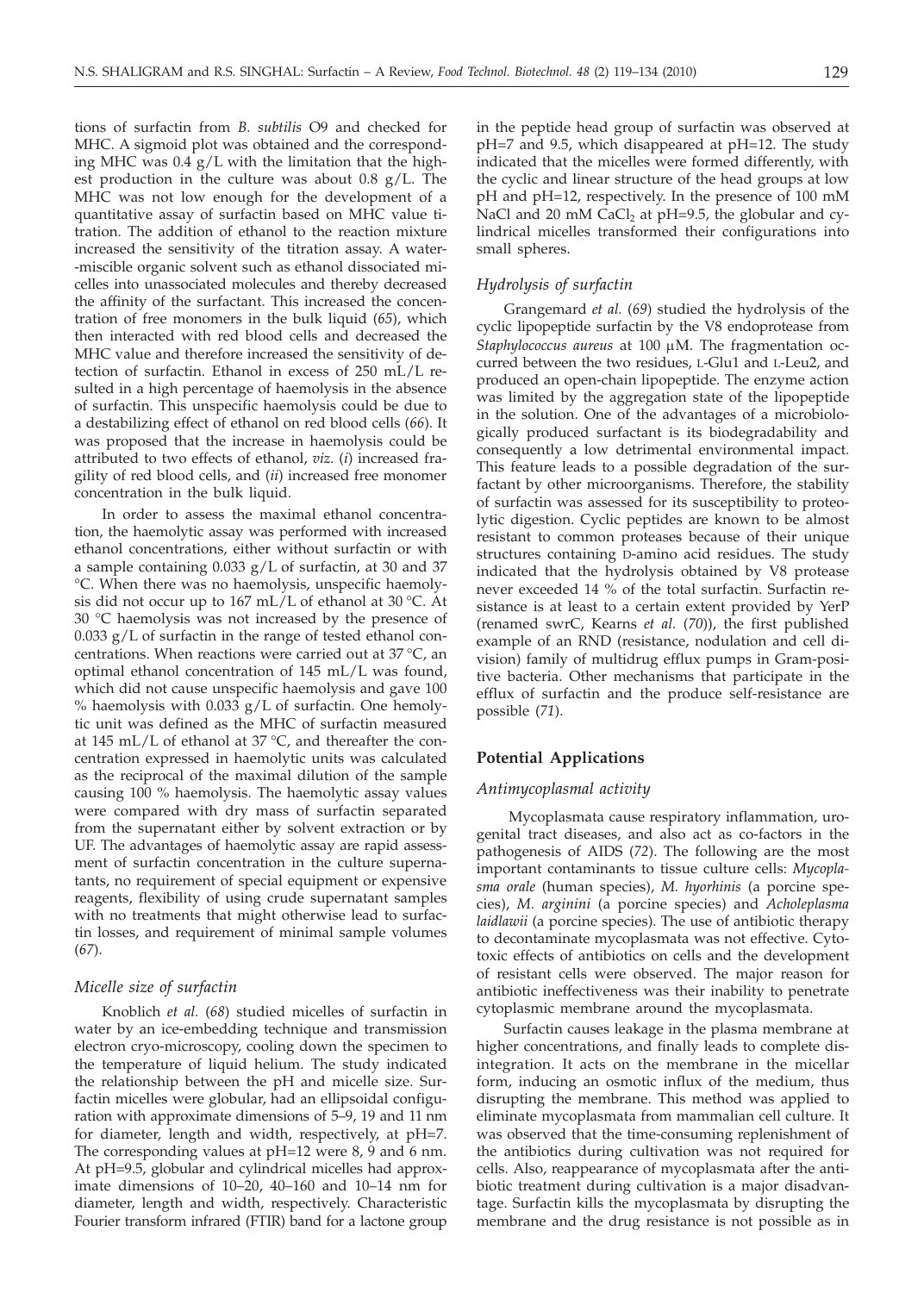the case of antibiotics. One disadvantage of this method is that it cannot be used in systems with high protein content due to competitive binding of proteins. Combination of surfactin with enrofloxacin exhibited a synergistic effect and resulted in mycoplasma-killing activity at about two orders of magnitude higher than those of the individual molecules used (*73*).

# *Effect of surfactin on the cell membranes*

Surfactin shows 'detergent-like' action on cell membranes (*74*). The term 'detergent like' was used due to its unspecific mechanisms of membrane permeabilization. Detergents act by inducing curvature in membranes, causing disorder of the acyl chains, a decrease in membrane thickness and lateral packing density with loss of membrane stability. Surfactin tilted the acyl chains, with its peptidic portion inserted into the hydrophobic interface of the membrane. The activity of surfactin was quantified in terms of product partition coefficient and CMC. Surfactant to lipid molar ratio was also an important factor, which was required for the membrane solubilization. Detergent-like action was found to be temperature-dependent with an increased surfactin activity being observed at lower temperature. It was proposed that at lower temperature membranes were more ordered and hence were more sensitive to a disordering agent. The advantage of surfactin was that it exhibited membrane- -permeabilizing effect at concentrations much below the CMC values (*75*).

Atomic force microscopy (AFM) combined with surface pressure-area isotherms has been used to probe the interfacial behaviour of phospholipid monolayers following the penetration of surfactin (*76*). It was observed that the increase in the phospholipid chain lengths makes insertion of surfactin into the lipid membrane difficult. Electrostatic repulsions created by the presence of a negative charge on the phospholipid polar head prevented the peptide cycle from coming close to the phospholipid headgroups. The presence of salt decreases the electrostatic repulsion between the adsorbed molecules in favour of hydrophobic interactions. The penetration process is mainly governed by hydrophobic interactions between the fatty acid chain of surfactin and the phospholipid chains in the presence of salt. AFM images obtained for these systems indicated that the presence of a negative net charge in the phospholipid monolayer promotes the immiscibility between the interfacial components.

Surfactin adsorption onto a monolayer-free interface and its penetration into a lipid film is affected by the length of the lipopeptide chain and the nature of the peptide moiety. It was observed that the longer the surfactin acyl chain, the better its insertion into the lipid layer. This indicated that hydrophobic interactions are important for the penetration power of surfactin. The presence of a cyclic polar head (in contrast with a linear one) also favours surfactin penetration into a dipalmitoylphosphatidylcholine (DPPC) monolayer. It was proposed that linear surfactin mainly adopts a random coil conformation in the subphase, favouring a faster diffusion to the interface. At the interface, cyclic molecules with a rigid conformation have a reduced degree of freedom, resulting in rapid interfacial rearrangement.

Cyclic surfactins at the interface are most likely to adopt a conformation in which the fatty acid chain is folded on the peptide ring. This folding is governed by the increased intramolecular hydrophobic interactions with lipopeptide chain length (*76–78*).

These observations provide an insight with respect to the interaction of surfactin with the lipid membranes. First, under physiological conditions, surfactin penetrates into cellular membranes independent of their phospholipid nature. The cyclic nature of the peptide moiety and the fatty acid chain length play an important role in the lipopeptide activity. Second, negatively charged phospholipids promote immiscibility of surfactin into the lipid matrix favouring surfactin self-assembly formation, which is the basis of pore-forming activity. Therefore, it was suggested that surfactin, like other antimicrobial peptides, exhibits a target selectivity behaviour based on the composition of the lipid matrix of the target cell. In particular, the lipopeptide could display a high pore- -forming activity for membranes with a considerably high amount of anionic lipids such as bacterial membranes, aged blood erythrocytes, and some cancer cells (*78–80*).

The molecular mode of action of the lipopeptide surfactin with zwitterionic and negatively charged model membranes has been investigated with solid-state NMR, light scattering, and electron microscopy (*81*). A mechanism for small vesicle formation by a two-step action was proposed: (*i*) peptide insertion into membranes because of favourable van der Waals forces between the lipophilic part of surfactin and lipid chains, and (*ii*) electrostatic repulsion between the like charges of lipid head groups and the negatively charged surfactin amino acids. The phenomenon has been observed for membrane mixtures containing phosphatidylglycerol or phosphatidylserine.

Heerklotz and Seelig (*82*) reported the leakage and lysis of palmitoyloleoylglycerophosphocholine (POPC) vesicles induced by surfactin using calcein fluorescence dequenching, isothermal titration calorimetry and  $^{31}P$ solid-state NMR. There are different mechanisms by which detergents can permeabilize membranes: (*i*) the bilayer-couple model (*83*) describes the effect of detergents that cannot flip quickly from the outer to the inner monolayer; (*ii*) at higher detergent concentration, detergent-rich clusters in the membrane become abundant, which destabilizes the lamellar structure and results in leaks by covering their edges with a detergent-rich rim; (*iii*) at a characteristic detergent-to-lipid ratio in the membrane,  $R_b^{\text{sat}}$ , the lipid membrane starts to become solubilized to mixed micelles. Membrane leakage starts at a surfactin-to-lipid ratio in the membrane,  $R_b \approx 0.05$ , and an aqueous surfactin concentration of  $C_S$ <sup>w</sup> $\approx$ 2 µM.

## *Anti-adhesive application*

Colonization of a surface by bacteria causes nosocomial infections (*84*). Swarming motility and biofilm formation are the two reasons responsible for colonization of bacteria. Biosurfactants possess anti-adhesive properties, which inhibit the adhesion of bacteria onto the surface or infection sites. These infections share common characteristics even though the microbial causes and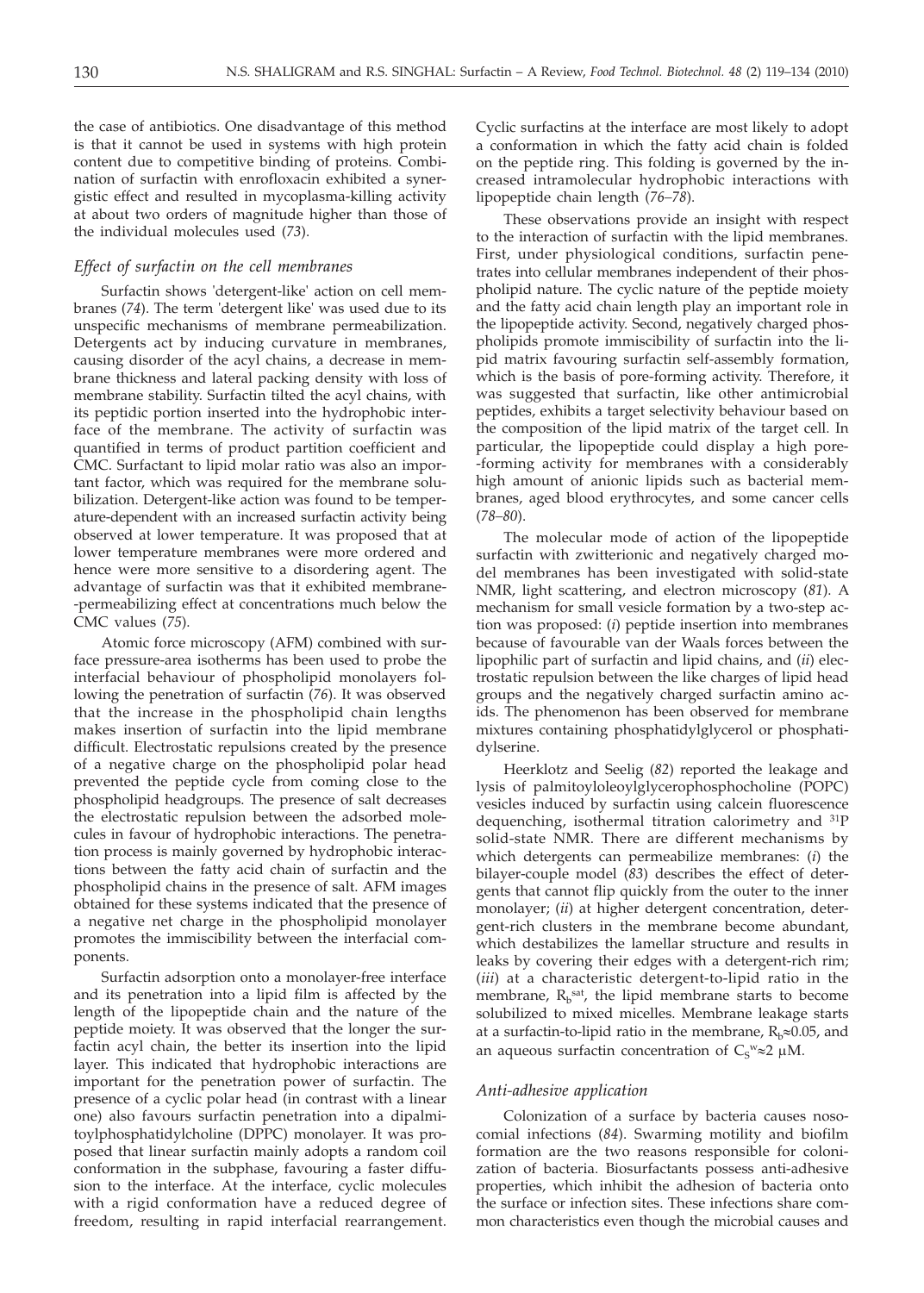host sites vary greatly. Bacteria in biofilms are highly resistant to antibiotics, and so they evade host defenses and withstand antimicrobial chemotherapy. Surfactin inhibits the adhesion of pathogenic organisms to solid surfaces or infection sites. It decreased the amount of biofilm formed by *Salmonella typhimurium*, *Salmonella enterica*, *Escherichia coli* and *Proteus mirabilis* in polyvinyl chloride wells, as well as vinyl urethral catheters. Precoating the catheters by running them through the solution of surfactin before inoculation with media was found to be effective. These results suggested the potential of practical application of surfactin in preventing the colonization by pathogens (*73*).

#### *Antibacterial and anti-inflammatory application*

Surfactants play an important role in defense against infection and inflammation in the human body. Pulmonary surfactant is a lipoprotein complex synthesized and secreted by the epithelial cells of lungs into the extracellular space, where it lowers the surface tension at the air/liquid interface of the lung and represents a key factor in host defense. Some biosurfactants may be used as alternatives to synthetic medicines and antimicrobial agents. Currently, resistance of the drugs of last resort is being investigated, including methicillin and vancomycin. These antibiotics are used in the therapy of nosocomial infections caused by enterococci and *Staphylococcus aureus* and also in the therapy of community-acquired methicillin resistant *S. aureus* (caMRSA), which is much more aggressive than its hospital relatives because of the preference it has for the young and healthy. Recently, several studies have revealed the impact of surfactin on silencing the inflammatory effect of the lipopolysaccharide (LPS) interaction with eukaryotic cells. Compounds that inactivate LPS activity have the potential of being new anti-inflammatory agents. It has been reported that surfactin inhibits the LPS-induced expression of inflammatory mediators (IL-1 $\beta$  and iNOS) and reduces the plasma endotoxin, TNF- $\alpha$  and nitric oxide levels in response to septic shock in rats. Also, surfactin was shown to suppress the interaction of lipid A with LPS-binding protein (LBP) that mediates the transport of LPS to its receptors. Surfactin had no influence on the viability of the tested eukaryotic cell lines (*73*).

Surfactin C shows better anti-inflammatory activity as compared to surfactin A, B or D. It inhibits nitric oxide and suppresses the expression of the pro-inflammatory cytokine mRNA, which is stimulated by lipopolysaccharide (*5*) in murine macrophage RAW264.7.

Other applications of surfactin include its antiviral action against semliki forest virus, herpes simplex virus (HSV-1 and HSV-2), suid herpes virus, vesicular stomatitis virus, simian immunodeficiency virus and feline calicivirus. Surfactin also acts as proteolytic agent. The plasminogen-plasmin system is involved in blood clot dissolution. Urokinase-type plasminogen activator (u-PA) activates the plasminogen and u-PA is secreted initially as zymogen prourokinase (pro-u-PA). Surfactin at 3–20 µM increased the prourokinase activation, leading to enhanced fibrinolytic activity.

Surfactin has also been reported to increase the biodegradation of pesticides (*85*). It can be used to wash oil

from a sand column, or for removal of metals such as cadmium, copper and zinc from contaminated water by the use of technique called micellar-enhanced UF. It is also known for its selective inhibitory action against cytosolic PLA-2 responsible for inflammatory action.

## **Concluding Remarks**

A host of interesting features of surfactin has led to a wide range of applications such as antibacterial, antiviral agent, anti-adhesive and anti-inflammatory uses. In spite of the immense potential, its use is still limited due to its high production cost and recovery. Novel strategies to improve its yields and recovery are required to lower the production cost. Better understanding of its effect and toxicity towards human cells is needed. Supportive studies are necessary to prove its potential in several biomedical and health related areas. Nevertheless, there appears to be a great potential for its use in the arena of medical science that is waiting to be fully exploited.

## **Abbreviations**

| PCP:           | peptidyl carrier protein             |
|----------------|--------------------------------------|
| NRPS:          | nonribosomal peptide synthetase      |
| TE:            | thioesterase                         |
| CoA:           | coenzyme A                           |
| Ppant:         | 4'-phosphopantethein                 |
| PPTases:       | 4'-phosphopantethein transferases    |
| ACP:           | acylphosphatase                      |
| SMF:           | submerged fermentation               |
| SSF:           | solid-state fermentation             |
| AC:            | activated carbon                     |
| RSM:           | response surface methodology         |
| MSI:           | iron-rich minimal salt               |
| $K_{\rm I}a$ : | mass transfer coefficient            |
| LM:            | Landy medium                         |
| UF:            | ultrafiltration                      |
| NF:            | nanofiltration                       |
| MMCO:          | membrane molecular mass cut-off      |
| PES:           | polyethersulphone                    |
| CMC:           | critical micelle concentration       |
| RC:            | regenerated cellulose                |
| CE:            | cellulose ester                      |
| TMP:           | transmembrane pressures              |
| PVDF:          | polyvinylidene fluoride              |
| PCR:           | polymerase chain reaction            |
| MHC:           | minimal haemolytic concentration     |
| AFM:           | atomic force microscopy              |
| DPPC:          | dipalmitoylphosphatidylcholine       |
| POPC:          | palmitoyloleoylglycerophosphocholine |
| LPS:           | lipopolysaccharide                   |
| HSV:           | herpes simplex virus                 |
| $u$ -PA:       | urokinase-type plasminogen activator |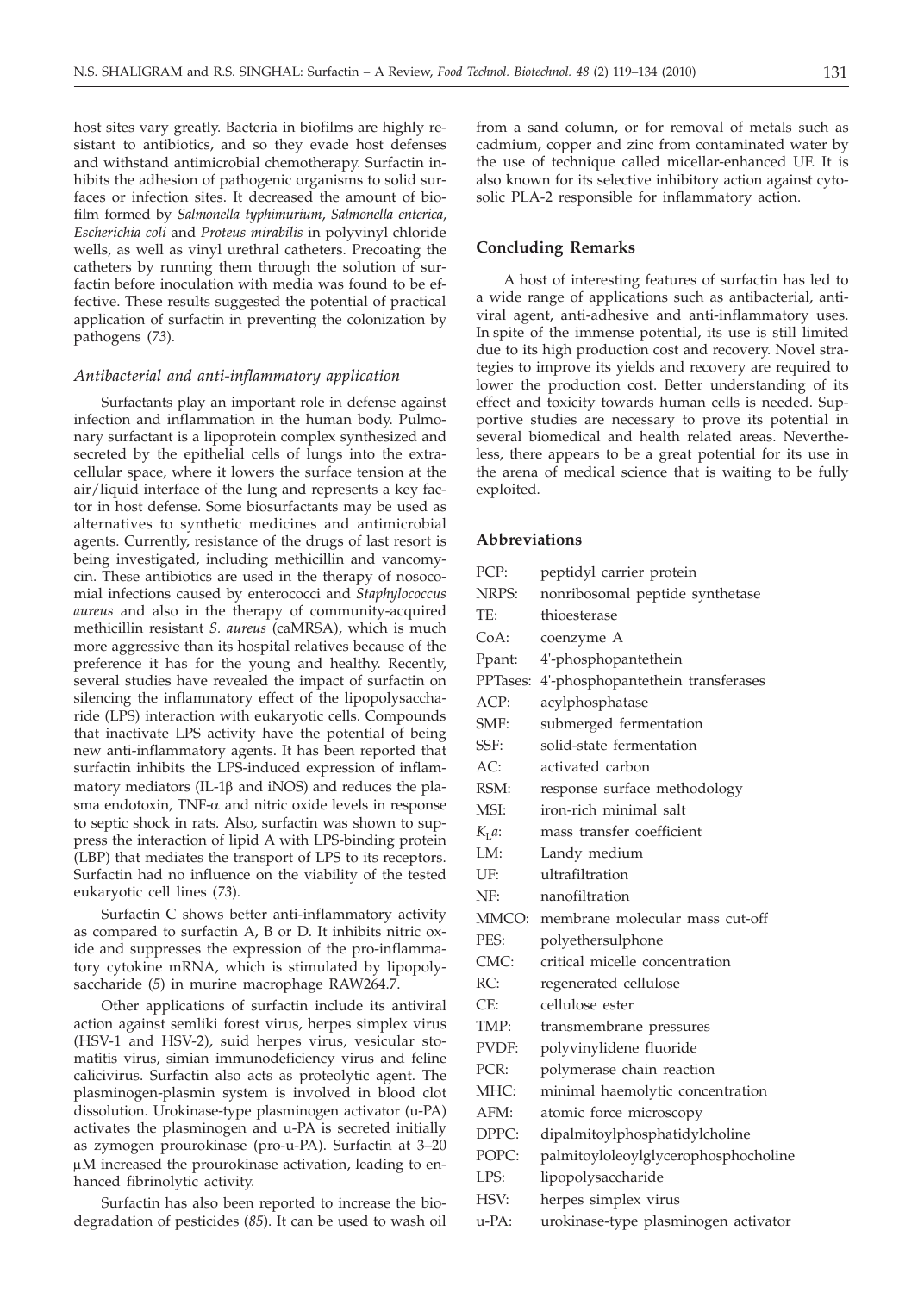#### **References**

- *1.* S.C. Lin, Biosurfactants: Recent advances, *J. Chem. Tech. Biotechnol. 66* (1996) 109–120.
- *2.* M.S. Yeh, Y.H. Wei, J.S. Chang, Enhanced production of surfactin from *Bacillus subtilis* by addition of solid carriers, *Biotechnol. Progr. 21* (2005) 1329–1334.
- *3.* K. Arima, A. Kakinuma, G. Tamura, Surfactin, a crystalline peptide lipid surfactant produced by *Bacillus subtilis*: Isolation, characterization and its inhibition of fibrin clot formation*, Biochem. Biophys. Res. Commun. 31* (1968) 488– 494.
- *4.* F. Peypoux, J.M. Bonmatin, J. Wallach, Recent trends in the biochemistry of surfactin, *Appl. Microbiol. Biotechnol. 51* (1999) 553–563.
- *5.* K.S. Dae, J.Y. Cho, H.J. Park, C.R. Lim, J.H. Lim, H.I. Yun, S.C. Park, S.K. Kim, M.H. Rhee, A comparison of the anti- -inflammatory activity of surfactin A, B, C and D from *B. subtilis*, *J. Microbiol. Biotechnol. 16* (2006) 1656–1659.
- *6.* A. Ohno, T. Ano, M. Shoda, Production of a lipopeptide antibiotic, surfactin, by recombinant *Bacillus subtilis* in solid state fermentation, *Biotechnol. Bioeng. 47* (1995) 209–214.
- *7.* M.S. Yeh, Y.H. Wei, J.S. Chang, Bioreactor design for enhanced carrier-assisted surfactin production with *Bacillus subtilis*, *Process Biochem. 41* (2006) 1799–1805.
- *8.* B. Kluge, J. Vater, J. Salnikow, K. Eckart, Studies on the biosynthesis of surfactin, a lipopeptide antibiotic from *Bacillus subtilis* ATCC 21332, *FEBS Lett. 231* (1988) 107–110.
- *9.* S. Steller, A. Sokoll, C. Wilde, F. Bernhard, P. Franke, J. Vater, Initiation of surfactin biosynthesis and the role of the SrfD-thioesterase protein, *Biochemistry, 43* (2004) 11331– 11343.
- *10.* L.W. Hamoen, G. Venema, O.P. Kuipers, Controlling competence in *Bacillus subtilis*: Shared use of regulators, *Microbiology, 149* (2003) 9–17.
- *11.* K. Reuter, M.R. Mofid, M.A. Marahiel, R. Ficner, Crystal structure of the surfactin synthetase-activating enzyme Sfp: A prototype of the 4'-phosphopantetheinyl transferase superfamily, *EMBO J. 18* (1999) 6823–6831.
- *12.* S.D. Bruner, T. Weber, R.M. Kohli, D. Schwarzer, M.A. Marahiel, C.T. Walsh, M.T. Stubbs, Structural basis for the cyclization of the lipopeptide antibiotic surfactin by the thioesterase domain SrfTE, *Structure, 10* (2002) 301–310.
- *13.* R.H. Lambalot, A.M. Gehring, R.S Flugel, P. Zuber, M. La-Celle, M.A. Marahiel, R. Reid, C. Khosla, C.T. Walsh, A new enzyme superfamily – The phosphopantetheinyl transferases, *Chem. Biol. 3* (1996) 923*–*936*.*
- *14.* C.T. Walsh, A.M. Gehring, P.H. Weinreb, L.E.N. Quadri, R.S. Flugel, Post-translational modification of polyketide and nonribosomal peptide synthases, *Curr. Opin. Chem. Biol. 1* (1997) 309*–*315*.*
- *15.* H.D. Mootz, R. Finking, M.A. Marahiel, 4'-phosphopantetheine transfer in primary and secondary metabolism of *Bacillus subtilis*, *J. Biol. Chem. 276* (2001) 37289–37298.
- *16.* S. Mukherjee, P. Das, R. Sen, Towards commercial production of microbial surfactants, *Trends Biotechnol. 24* (2006) 509–515.
- *17.* D.G. Cooper, C.R. MacDonald, S.J.B. Duff, N. Kosaric, Enhanced production of surfactin from *Bacillus subtilis* by continuous product removal and metal cation additions, *Appl. Environ. Microbiol. 42* (1981) 408–412.
- *18.* J.D. Sheppard, C.N. Mulligan, The production of surfactin by *Bacillus subtilis* grown on peat hydrolysate, *Appl. Microbiol. Biotechnol. 27* (1987) 110–116.
- *19.* C.M. Drouin, D.G. Cooper, Biosurfactants and aqueous two-phase fermentation, *Biotechnol. Bioeng. 40* (1992) 86–90.
- *20.* A. Ohno, T. Ano, M. Shoda, Production of a lipopeptide antibiotic surfactin with recombinant *Bacillus subtilis, Biotechnol. Lett. 14* (1992) 1165–1168.
- *21.* P. Carrera*,* P. Cosmina, G. Grandi, Mutant of *B. subtilis* and production of surfactin by use of the mutant. *Patent J04299981* (1992).
- *22.* C.N. Mulligan, T.Y.K. Chow, B.F. Gibbs, Enhanced biosurfactant production by a mutant *Bacillus subtilis* strain, *Appl. Microbiol. Biotechnol. 31* (1989) 486–489.
- *23.* K.S. Noah, S.L. Fox, D.F. Bruhn, D.N. Thompson, G.A. Bala, Development of continuous surfactin production from potato process effluent by *Bacillus subtilis* in an airlift reactor, *Appl. Biochem. Biotechnol. 98–100* (2002) 803–813.
- *24.* K.S. Noah, D.F. Bruhn, G.A. Bala, Surfactin production from potato process effluent by *B. subtilis* in a chemostat, *Appl. Biochem. Biotechnol. 122* (2005) 465–473.
- *25.* L.M. Whang, P.W.G. Liu, C.C. Ma, S.S. Cheng, Application of biosurfactants, rhamnolipid and surfactin, for enhanced biodegradation of diesel-contaminated water and soil, *J. Hazard. Mater. 151* (2008) 155–163.
- *26.* D.A. Davis, H.C. Lynch, J. Varley, The production of surfactin in batch culture by *Bacillus subtilis* ATCC 21332 is strongly influenced by the conditions of nitrogen metabolism, *Enzyme Microb. Technol. 25* (1999) 322–329.
- *27.* R. Sen, Response surface optimization of the critical media components for the production of surfactin, *J. Chem. Tech. Biotechnol. 68* (1997) 263–270.
- *28.* Y.H. Wei, I.M. Chu, Enhancement of surfactin production in iron-enriched media by *Bacillus subtilis* ATCC 21332, *Enzyme Microb. Technol. 22* (1998) 724–728.
- 29. Y.H. Wei, I.M. Chu, Mn<sup>2+</sup> improves surfactin production by *Bacillus subtilis*, *Biotechnol. Lett. 24* (2002) 479–482.
- *30.* Y.H. Wei, C.C. Lai, J.S. Chang, Using Taguchi experimental design methods to optimize trace element composition for enhanced surfactin production by *Bacillus subtilis* ATCC 21332, *Process Biochem. 42* (2007) 40–45.
- *31.* R.F. Kinsinger, M.C. Shirk, R. Fall, Rapid surface motility in *Bacillus subtilis* is dependent on extracellular surfactin and potassium ion, *J. Bacteriol. 185* (2003) 5627–5631.
- *32.* R.F. Kinsinger, D.B. Kearns, M. Hale, R. Fall, Genetic requirements for potassium ion-dependent colony spreading in *Bacillus subtilis, J. Bacteriol. 187* (2005) 8462–8469.
- *33.* R. Sen, T. Swaminathan, Application of response-surface methodology to evaluate the optimum environmental conditions for the enhanced production of surfactin, *Appl. Microbiol. Biotechnol. 47* (1997) 358–363.
- *34.* R. Sen, T. Swaminathan, Response surface modeling and optimization to elucidate and analyze the effects of inoculum age and size on surfactin production, *Biochem. Eng. J. 21* (2004) 141–148.
- *35.* P. Carrera, P. Cosmina, G. Grandi, Mutant of *Bacillus subtilis*. *US patent 5264363* (1993).
- *36.* P. Carrera, P. Cosmina, G. Grandi, Method of producing surfactin with the use of mutanat of *Bacillus subtilis*. *US patent 5227294* (1993).
- *37.* T. Yoneda, Y. Miyota, K. Furuya, T. Tsuzuki, Production process of surfactin. *US patent 7011969* (2006).
- *38.* H. Symmank, P. Franke, W. Saenger, F. Bernhard, Modification of biologically active peptides: Production of a novel lipohexapeptide after engineering of *Bacillus subtilis* surfactin synthetase, *Protein Eng. 15* (2002) 913–921.
- *39.* Q. Liu, H. Yang, J. Wang, G. Gong, W. Zhou, Y. Fan, L. Wang, J. Yao, Z. Yu, A mutant of *Bacillus subtilis* with high- -producing surfactin by ion beam implantation, *Plasma Sci. Technol. 8* (2006) 491–496.
- *40.* D.J. Song, Z.L. Yu, Etching and damage action on microbes' cells by low energy N<sup>+</sup> beam, *Plasma Sci. Technol. 2* (2000) 415–421.
- *41.* G. Gong, Z. Zheng, H. Chen, C. Yuan, P. Wang, L. Yao, Z. Yu, Enhanced production of surfactin by *Bacillus subtilis* E8 mutant obtained by ion beam implantation, *Food Technol. Biotechnol. 47* (2009) 27–31.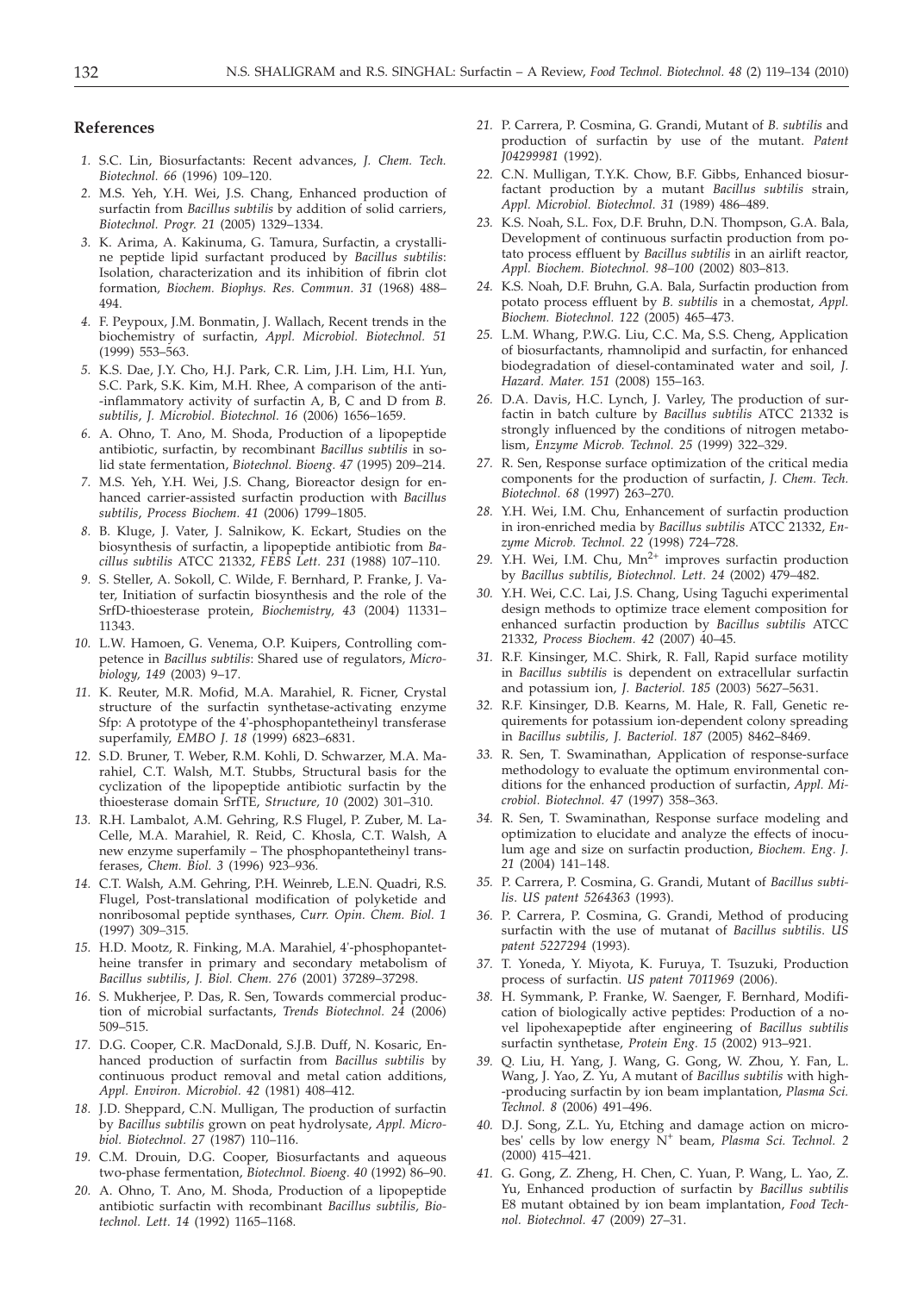- *42.* S.C. Lin, K.G. Lin, C.C. Lo, Y.M. Lin, Enhanced biosurfactant production by a *Bacillus licheniformis* mutant, *Enzyme Microb. Technol. 23* (1998) 267–273.
- *43.* M. Nitschke, C. Ferraz, G.M. Pastore, Selection of microorganisms for biosurfactant production using agroindustrial wastes, *Braz. J. Microbiol. 35* (2004) 81–85.
- *44.* S.L. Fox, G.A. Bala, Production of surfactant from *Bacillus subtilis* ATCC 21332 using potato substrates, *Bioresour. Technol. 75* (2000) 235–240.
- *45.* R.S. Makkar, S.S. Cameotra, An update on the use of unconventional substrates for biosurfactant production and their new applications, *Appl. Microbiol. Biotechnol. 58* (2002) 428–434.
- *46.* D.N. Thompson, S.L. Fox, G.A. Bala, Biosurfactants from potato process effluents, *Appl. Biochem. Biotechnol. 84–86* (2000) 917–930.
- *47.* A. Ohno, T. Ano, M. Shoda, Effect of temperature on production of lipopeptide antibiotics, iturin A and surfactin by a dual producer, *Bacillus subtilis* RB14, in solid-state fermentation, *J. Ferment. Bioeng. 80* (1995) 517–519.
- *48.* K.M. Kim, J.Y. Lee, C.K. Kim, J.S. Kang, Isolation and characterization of surfactin produced by *Bacillus polyfermenticus* KJS-2, *Arch. Pharm. Res. 32* (2009) 711–715*.*
- *49.* R. Sen, T. Swaminathan, Characterization of concentration and purification parameters and operating conditions for the small-scale recovery of surfactin, *Process Biochem. 40* (2005) 2953–2958.
- *50.* H.L. Chen, Y.S. Chen, R.S. Juang, Separation of surfactin from fermentation broths by acid precipitation and two- -stage dead-end ultrafiltration processes, *J. Membr. Sci. 299* (2007) 114–121.
- *51.* M.H.M. Isa, D.E. Coraglia, R.A. Frazier, P. Jauregi, Recovery and purification of surfactin from fermentation broth by a two-step ultrafiltration process, *J. Membr. Sci. 296* (2007) 51–57.
- *52.* H.L. Chen, Y.S. Chen, R.S. Juang, Flux decline and membrane cleaning in cross-flow ultrafiltration of treated fermentation broths for surfactin recovery, *Sep. Purif. Technol. 62* (2008) 47–55.
- *53.* H.L. Chen, Y.S. Chen, R.S. Juang, Recovery of surfactin from fermentation broths by a hybrid salting-out and membrane filtration process, *Sep. Purif. Technol. 59* (2008) 244–252.
- *54.* D.A. Davis, H.C. Lynch, J. Varley, The application of foaming for the recovery of Surfactin from *B. subtilis* ATCC 21332 cultures, *Enzyme Microb. Technol. 28* (2001) 346–354.
- *55.* H.L. Chen, R.S. Juang, Extraction of surfactin from fermentation broth with *n*-hexane in microporous PVDF hollow fibers: Significance of membrane adsorption, *J. Membr. Sci*. *325* (2008) 599–604.
- *56.* H.L. Chen, R.S. Juang, Recovery and separation of surfactin from pretreated fermentation broths by physical and chemical extraction, *Biochem. Eng. J. 38* (2008) 39–46.
- *57.* T. Liu, L. Montastruc, F. Gancel, L. Zhao, I. Nikov, Integrated process for production of surfactin: Part 1: Adsorption rate of pure surfactin onto activated carbon, *Biochem. Eng. J. 35* (2007) 333–340.
- *58.* L. Montastruc, T. Liu, F. Gancel, L. Zhao, I. Nikov, Integrated process for production of surfactin: Part 2: Equilibrium and kinetic study of surfactin adsorption onto activated carbon, *Biochem. Eng. J. 38* (2008) 349–354.
- *59.* H.L. Chen, Y.S. Lee, Y.H. Wei, R.S. Juang, Purification of surfactin in pretreated fermentation broths by adsorptive removal of impurities, *Biochem. Eng. J. 40* (2008) 452–459.
- *60.* K. Dimitrov, F. Gancel, L. Montastruc, I. Nikov, Liquid membrane extraction of bio-active amphiphilic substances: Recovery of surfactin, *Biochem. Eng. J. 42* (2008) 248–253.
- *61.* D.F. Gerson, J.E. Zajic, Surfactant production from hydrocarbons by *Corynebacterium lepus*, sp. nov. and *Pseudomonas*

*asphaltenicus*, sp. nov., *Dev. Ind. Microbiol. 19* (1978) 577– 599.

- *62.* R.S. Makkar, S.S. Cameotra, Production of biosurfactant at mesophilic and thermophilic conditions by a strain of *Bacillus subtilis*, *J. Ind. Microbiol. Biotechnol. 20* (1998) 48–52.
- *63.* I.M. Banat, The isolation of a thermophilic biosurfactant producing *Bacillus* sp., *Biotechnol. Lett. 15* (1993) 591–594.
- *64.* M. Kracht, H. Rokos, M. Özel, M. Kowall, G. Pauli, J. Vater, Antiviral and hemolytic activities of surfactin isoforms and their methyl ester derivatives, *J. Antibiot. 7* (1999) 613– 619.
- *65.* S.C. Lin, H.J. Jiang, Recovery and purification of the lipopeptide biosurfactant of *Bacillus subtilis* by ultrafiltration, *Biotechnol. Tech. 11* (1997) 413–416.
- *66.* F. Mottu, M.J. Stelling, D.A. Rüfenacht, E. Doelker, Comparative hemolytic activity of undiluted organic water-miscible solvents for intravenous and intra-arterial injection, *PDA J. Pharm. Sci. Technol. 55* (2001) 16–23.
- *67.* A.C. Morán, M.A. Martínez, F. Siñeriz, Quantification of surfactin in culture supernatants by hemolytic activity, *Biotechnol. Lett. 24* (2002) 177–180.
- *68.* A. Knoblich, M. Matsumoto, R. Ishiguro, K. Murata, Y. Fujiyoshi, Y. Ishigami, M. Osman, Electron cryo-microscopic studies on micellar shape and size of surfactin, an anionic lipopeptide, *Colloids Surf. B, 5* (1995) 43–48.
- *69.* I. Grangemard, J. Wallach, F. Peypoux, Evidence of surfactin hydrolysis by a bacterial endoprotease, *Biotechnol. Lett. 21* (1999) 241–244.
- *70.* D.B. Kearns, F. Chu, R. Rudner, R. Losick, Genes governing swarming in *Bacillus subtilis* and evidence for a phase variation mechanism controlling surface motility, *Mol. Microbiol. 52* (2004) 357–369.
- *71.* K. Tsuge, Y. Ohata, M. Shoda, Gene yerP, involved in surfactin self-resistance in *Bacillus subtilis*, *Antimicrob. Agents Chemother. 45* (2001) 3566–3573.
- *72.* D. Vollenbroich, G. Pauli, M. Özel, J. Vater, Antimycoplasma properties and application in cell culture of surfactin, a lipopeptide antibiotic from *Bacillus subtilis*, *Appl. Environ. Microbiol. 63* (1997) 44–49.
- *73.* G. Seydlová, J. Svobodová, Review of surfactin chemical properties and the potential biomedical applications, *Cent. Eur. J. Med. 3* (2008) 123–133.
- *74.* H. Heerklotz, T. Wieprecht, J. Seelig, Membrane perturbation by the lipopetide surfactin and detergents as studied by deuterium NMR, *J. Phys. Chem. B, 108* (2004) 4909–4915.
- *75.* H. Heerklotz, J. Seelig, Detergent-like action of the antibiotic peptide surfactin on lipid membranes, *Biophys. J. 81*  $(2001)$ <sup>1547–1554.</sup>
- *76.* M. Eeman, A. Berquand, Y.F. Dufrêne, M. Paquot, S. Dufour, M. Deleu, Penetration of surfactin into phospholipid monolayers: Nanoscale interfacial organization, *Langmuir, 22* (2006) 11337–11345.
- *77.* O. Bouffioux, A. Berquand, M. Eeman, M. Paquot, Y.F. Dufrêne, R. Brasseur, M. Deleu, Molecular organization of surfactin–phospholipid monolayers: Effect of phospholipid chain length and polar head, *BBA–Biomembranes*, *1768* (2007) 1758–1768.
- *78.* R. Maget-Dana, M. Ptak, Interactions of surfactin with membrane models, *Biophys. J. 68* (1995) 1937–1943.
- *79.* C. Carrillo, J.A. Teruel, F.J. Aranda, A. Ortiz, Molecular mechanism of membrane permeabilization by the peptide antibiotic surfactin, *BBA–Biomembranes*, *1611* (2003) 91–97.
- *80.* M. Deleu, O. Bouffioux, H. Razafindralambo, M. Paquot, C. Hbid, P. Thonart, P. Jacques, R. Brasseur, Interaction of surfactin with membranes: A computational approach, *Langmuir*, *19* (2003) 3377–3385.
- *81.* S. Buchoux, J. Lai-Kee-Him, M. Garnier, P. Tsan, F. Besson, A. Brisson, E.J. Dufourc, Surfactin-triggered small vesicle formation of negatively charged membranes: A novel membrane-lysis mechanism, *Biophys. J. 95* (2008) 3840–3849.